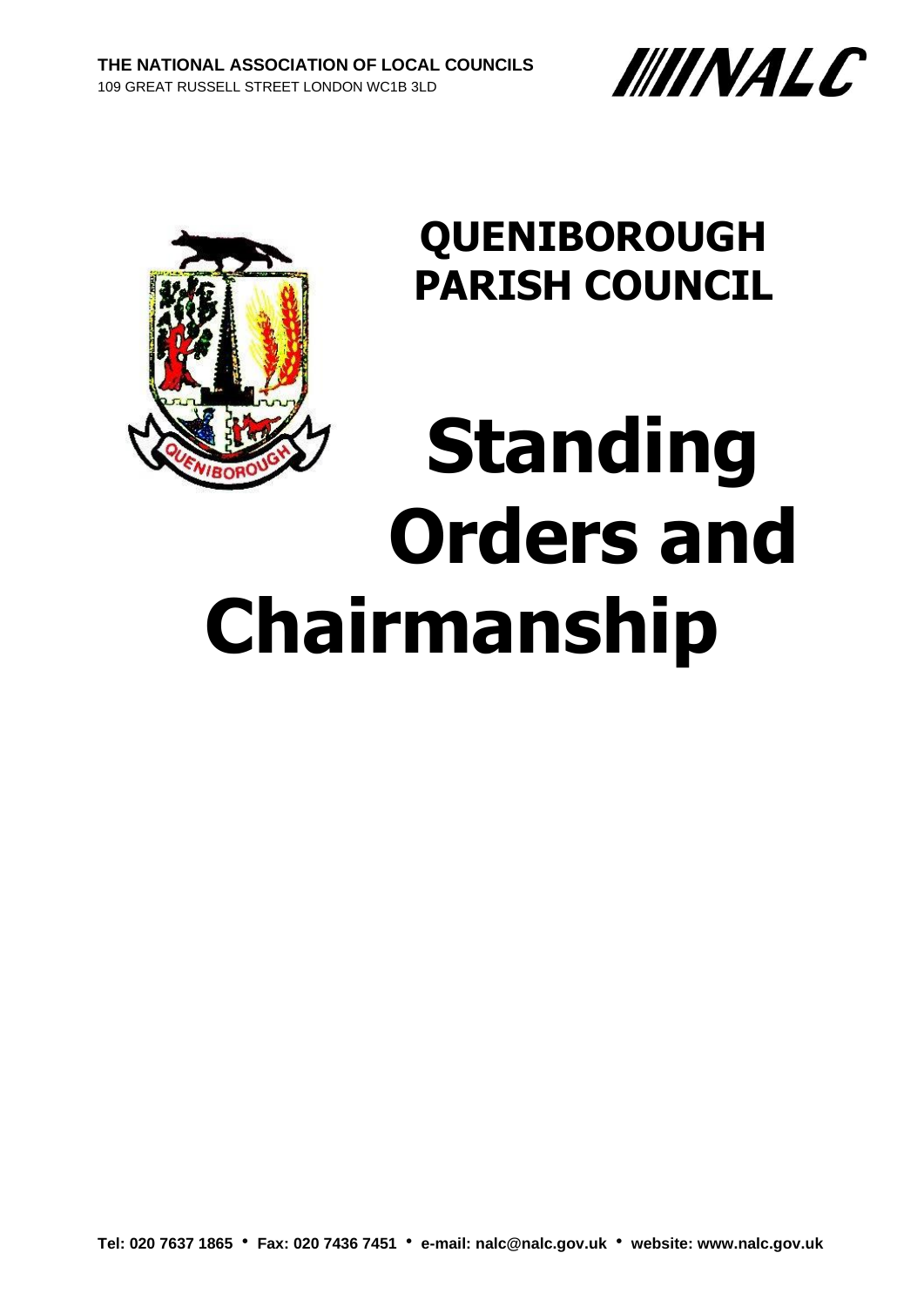



**(AMENDED BY QUENIBOROUGH PARISH COUNCIL ON 12th DECEMBER 2007 AND 15TH OCTOBER 2014 – amendments in italics)**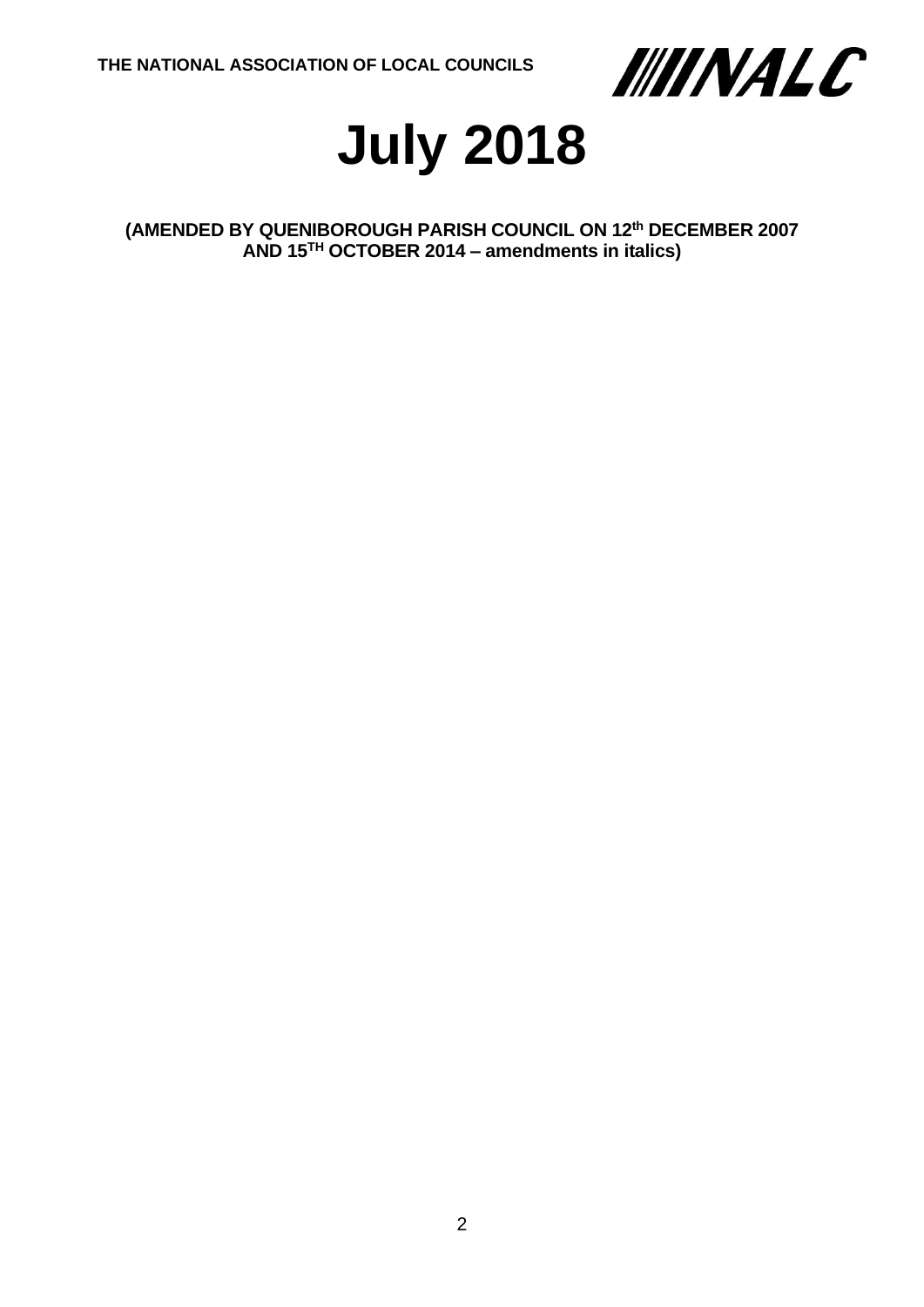

#### **PREFACE**

This booklet contains two major sections. Part I is intended as guide for those presiding at meetings of Local Councils and a source to refer to when there is a procedural difficulty during a meeting. Part II provides a complete model set of Standing Orders incorporating various new requirements, such as those to be observed under the new Code of Conduct. Even if Standing Orders have not been formally adopted, a chairman can use them as a basis for rulings on procedures if there is a dispute.

Some of the Standing Orders are compulsory as they are laid down in Acts of Parliament. These are printed in **bold type**. These Standing Orders cannot be altered.

If the words "Local Councils" are used, it means Parish and Town Councils in England and Community and Town Councils in Wales.

It is, of course, recognised that local councillors can be male or female. Therefore, wherever the masculine gender is used in this publication, this should be interpreted as also meaning the feminine gender, where appropriate.

# **TOWN MAYORS**

The Chairman of a Town Council is entitled to use the title "Town Mayor". The title confers no additional powers on the chairman, and in particular, has no implications for his conduct in meetings.

*(In the following pages the word "Chairman" includes "Town Mayor" and the word "Vice-Chairman" includes "Deputy Town Mayor". In addition, where appropriate use of the word "he" is to include the meaning "she".)*

# **INDEX**

# **Part I: Chairmanship – pages 3 – 12 Part II: Standing Orders for Local Councils – pages 13 - 29**

# **Part I: Chairmanship – pages 3 – 12**

| The authority of the chair  | 3 | Reasonable dispatch              | 9                 |
|-----------------------------|---|----------------------------------|-------------------|
| Preliminary                 | 4 | Some procedural points           | 9                 |
| Outside Interference        | 4 | Use of Chairman's votes          | 11                |
| A clear issue               | 5 | Presence of the public and press | 11                |
| Method of voting            |   | Maladministration                | 11                |
| Completeness of information |   | Public participation             | $12 \overline{ }$ |
| Impartiality                |   | Length of meetings               | 12                |
| Relevance                   |   |                                  |                   |
|                             |   |                                  |                   |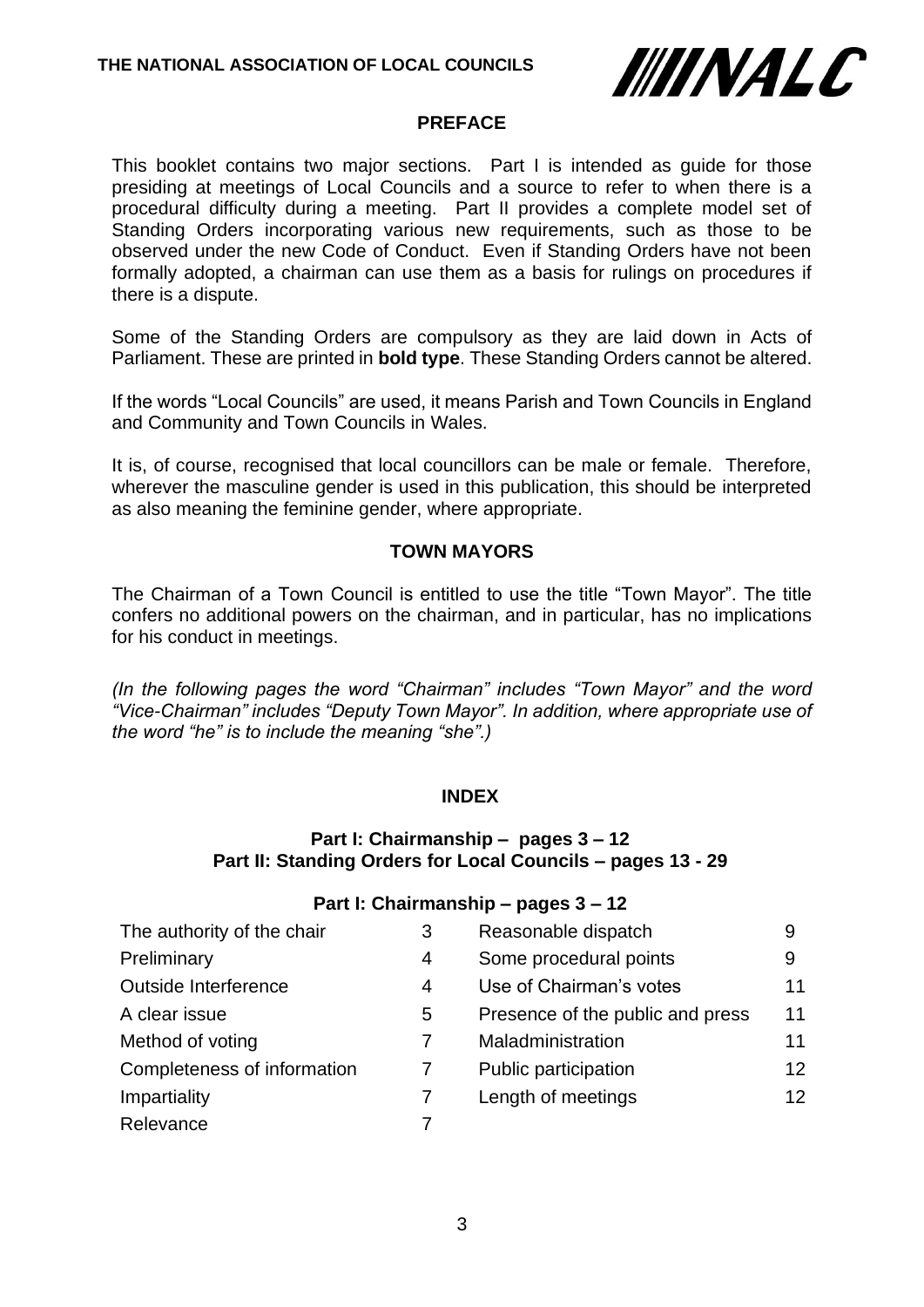

# **PART I – CHAIRMANSHIP**

*(NOTE: In this part, the word "Chairman" means the person actually presiding at a meeting and "Council" includes "committee," where any function has been delegated. The Standing Orders in Part II may be applied or modified accordingly.)*

# BASIC PRINCIPLES

- 1. The officers and agents of the Council must act as the Council's executive and carry out its decisions. They cannot do this properly unless they have instructions that they can understand.
- 2. It is the primary, if not the only, function of the Council to frame instructions upon which people can act; even a decision to take no action, is such an instruction.
- 3. The Council's instructions are conveyed by resolutions and it is the purpose of the Council's proceedings to *reach, without unreasonable delay, an intelligible and lawful decision for the right reasons.* The whole duty of a Chairman is to ensure that this purpose is achieved and to this end he must:-
- (a) protect the Council against *outside interference;*
- (b) ensure that everything to be discussed is *lawful;*
- (c) ensure that the Council is invited to deal with *clear issues;*
- (d) ensure that as far as possible *information is complete;*
- (e) permit every point of view to have a *fair hearing;*
- (f) ensure that opinions expressed are *relevant* to the matter in hand;
- (g) ensure that business is transacted with *reasonable speed;*
- (h) ensure as far as possible that proceedings are *friendly* and *free form personalities;*
- (i) co-operate with the officers and councillors.

# THE AUTHORITY OF THE CHAIR

#### *Origin*

4. The office of Chairman of a local authority is created by statute, which has conferred upon the occupant of the chair a second or casting vote on all occasions but one. The scope of his authority, however, depends upon ancient customs which are perfectly logical and arise from the necessities of the case.

#### *Nature and Limitations*

5. Whether or not the Council has passed any standing orders, the Chairman's procedural authority is derived from the Council as a whole and an individual councillor must obey his rulings because they are the rulings of the Council itself. It follows from this, however, that the Chairman cannot overrule the Council and that a councillor who is dissatisfied by the Chairman's ruling may invite the Council to disagree with it. Such appeals against the chair ought to be very rare.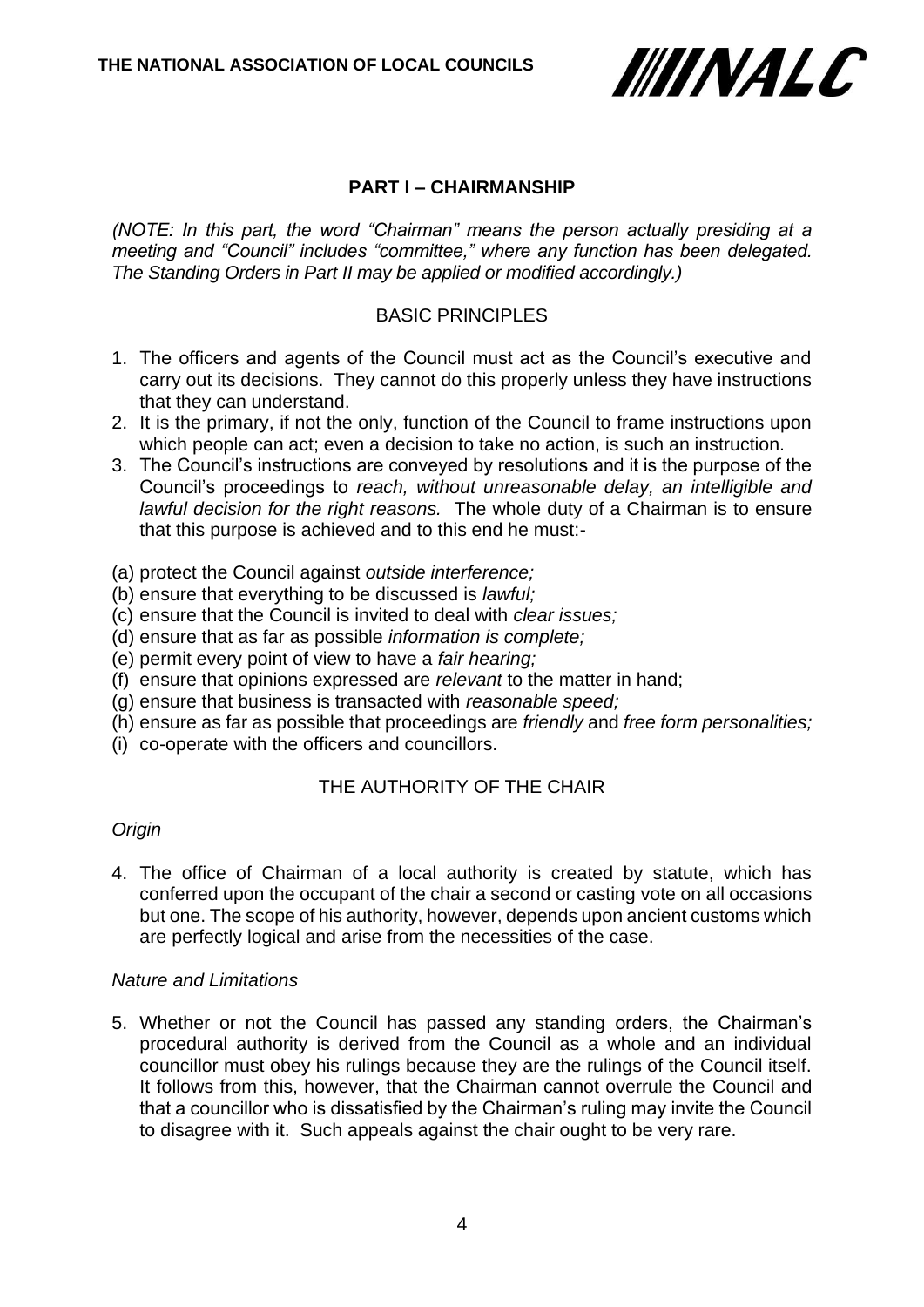

6. The authority of the Chairman, as such, is limited to matters of procedure and neither increases nor decreases his right (in comparison with other members) to discuss the merits of a particular case. It is one of his most difficult tasks to remember that, while the Chair gives him authority on matters of procedure, it confers no rights (other than the casting vote) on matters of policy above those possessed by other members.

# PRELIMINARY

7. Before any meeting, the Chairman should study the items on the agenda with either the Clerk or any other officers, and should in effect ask in respect of each item the following questions:-

What does it mean? Is it lawful? Do we know enough about it? Has any member special knowledge of this problem? Is there any member who may have a prejudicial interest?

# OUTSIDE INTERFERENCE

# *Public Disturbances*

- 8. No one is entitled to interrupt or obstruct the proceedings of the Council or its committees. In general it is best to stop an interruption at once before the habit spreads to the rest of the audience; and though he will naturally not wish to be rude, the Chairman should cut an interrupter short, and if good humour and conciliation fail to produce silence he may have to warn him that he will be turned out if he does it again; if the warning is ignored it should be resolved, without discussion, that the interrupter be excluded, and if he fails to leave he should be removed by force. Care should be taken to use no more force than necessary. It is not essential to call the police, but maybe necessary.
- 9. The Chairman should never argue or allow argument with an interrupter. If the public becomes disorderly it may eventually be necessary to close the meeting or to adjourn to a more private place. It is, however, illegal to decide to exclude the public from any future meeting. The press is in a privileged position inasmuch as its representatives must so far as possible be given facilities for taking their reports.

# *Personal and Prejudicial Interests*

10.The law requires that where a member has a personal interest in any matter he must disclose the existence and nature of that interest. If the personal interest is also prejudicial (England) or requires withdrawal (Wales), the member should withdraw from the meeting and take no further part in the relevant proceedings or seek to influence those proceedings. The Chairman should before a meeting consider whether any member (including himself) may have any such interest, and may draw the individual member's attention to the possibility before it starts. However, ultimately, it is for the member to decide whether or not to disclose any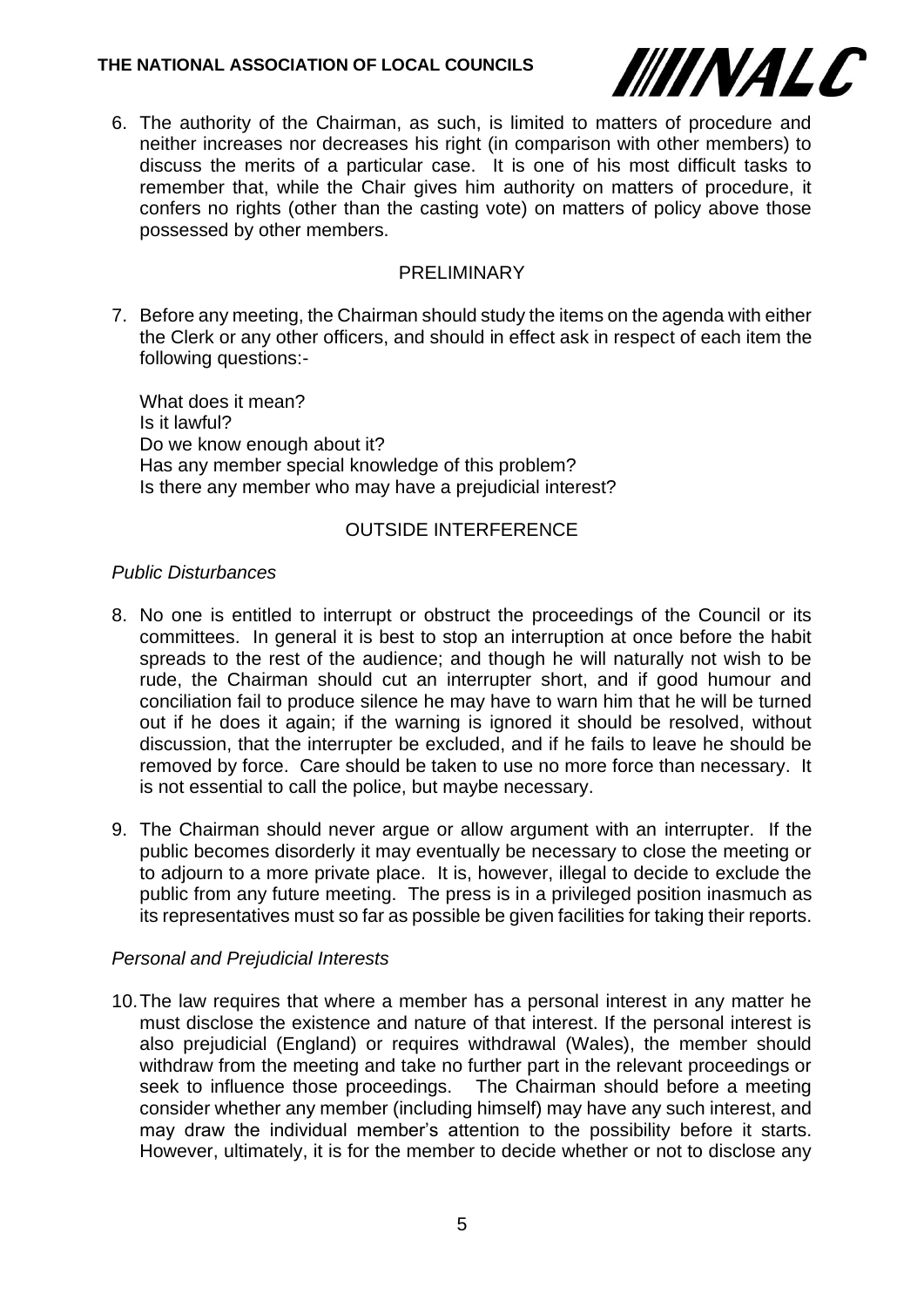

relevant interest. Failure to disclose an interest (personal or prejudicial) can lead to an investigation by the Standards Board (England) or the Commission (Wales).

# *Rulings on notices*

11.The Chairman must be satisfied that the meeting is lawful. He does not need to have personal knowledge that the proper notices and summonses have been issued, but if complaints are made he must give a ruling based upon the essential justice of the matter. A meeting is not necessarily illegal because someone has not received a notice to which he is entitled, but where an irregularity appears to be intentional or important the meeting should be adjourned until it has been corrected.

# *Quorum*

12.No business can be transacted if no quorum is present. This rule applies not only to cases of physical absence but to cases of disqualification by interest. A situation may, therefore, sometimes arise where the Council cannot act because it is impossible to obtain a disinterested quorum. In such a case the Chairman should adjourn the matter until it can be next dealt with. Those members with a prejudicial interest (England) or a personal interest requiring withdrawal (Wales) should consider making an application for dispensation to their standards committee where appropriate.

# *Ultra Vires Proposals*

13.The Chairman should satisfy himself that any proposal involving expenditure is lawful and should rule any unlawful proposal or amendment out of order. Where there is any doubt, advice should be sought well before the meeting and in time to delete it, if necessary, from the agenda. The section 137 power (*contained in the Local Government Act 1972)* is not a "long stop" in case of a mistake; expenditure under this heading requires a special resolution, related to the provisions of that section.

# A CLEAR ISSUE

- 14.*Every* decision of the Council must be made by an affirmative vote of a majority of those present and voting (including, where necessary, the Chairman's second or casting vote). The members must, therefore, know exactly what they are being asked to decide and each proposition must be put to them in a form which can be answered by a simple "Yes" or "No". From this there follow certain practical consequences:-
- (a) All motions should be affirmative in form; it is never necessary to move that a resolution be rejected;
- (b) Where there is more than one solution to a problem each solution must be separately put to the vote.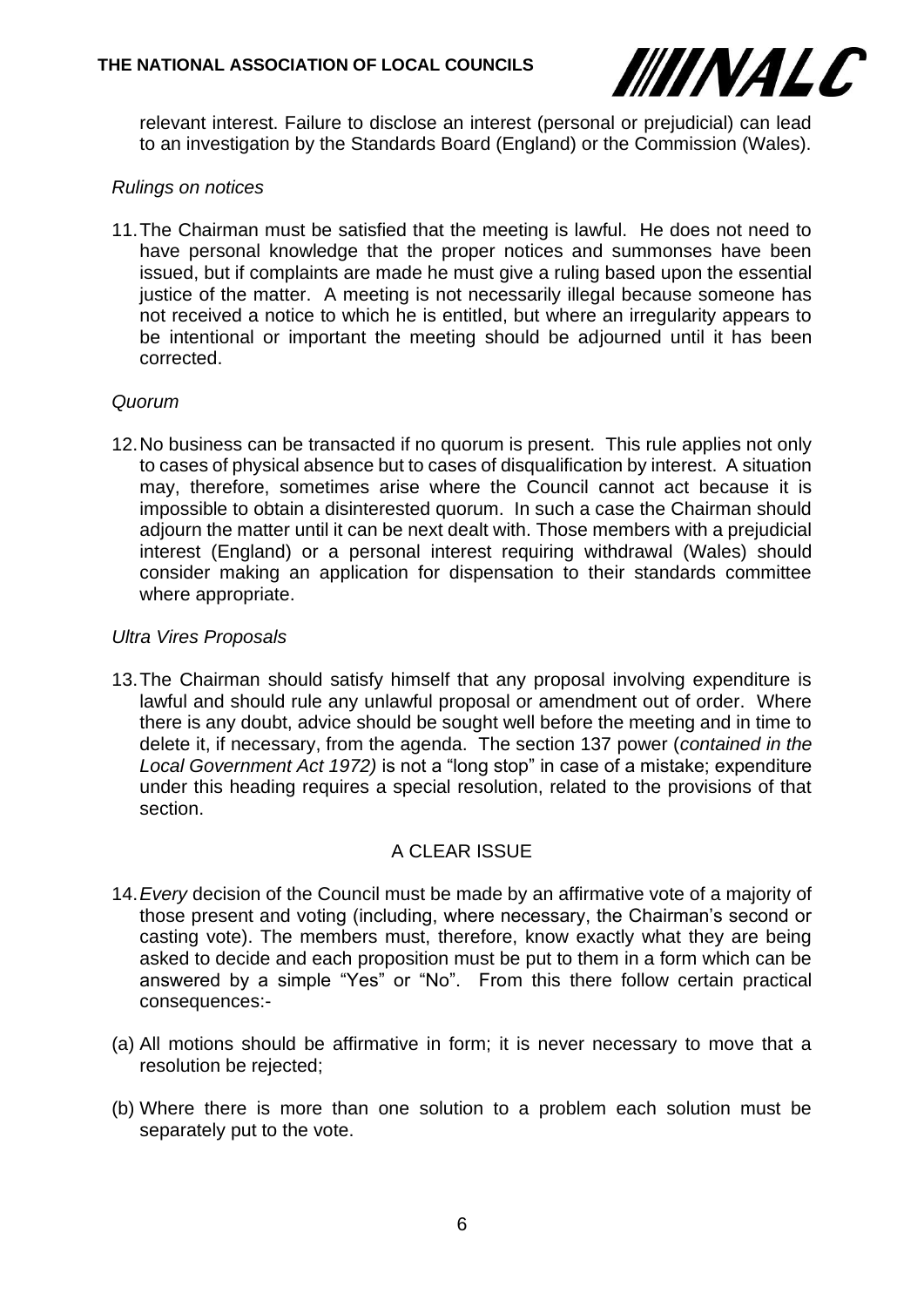

# *The Affirmative Form*

- 15.The most exact method of putting a question to the vote is by the use of the following formula:-
- "The resolution is as follows: -
- *(e.g.) 'That the Clerk's salary be raised to £5,000 a year.'*

The motion is that this resolution be agreed to."

(Note: A *resolution* is a proposal of the action intended to be taken: for example "That the Council buy a mower". A *motion* is the procedural formula by which the Council disposes of business: for example "The motion is that the resolution be amended by " or "The motion is that the Council do now adjourn".)

#### *Separating the Issues*

- 16.In attempting to reach a decision a Council may from time to time be faced with alternative solutions. Some alternatives may be mutually exclusive; others may be matters of detail subsidiary to the principal issue.
- 17.Where the alternatives are mutually exclusive it may be desirable in the first instance to discuss the resolutions embodying them together until the general trend of opinion is apparent and then to put one of them in the form of an amendment to the other; for instance, if a Council considers that it can afford either a swimming pool or a new playing field but not both, a decision to provide the one in practice excludes the other. Therefore, the resolution on behalf of each should be discussed together and the issue at this stage may be informally stated thus:-

"If the Council is to spend its money would it prefer a swimming pool or a playing field?"

In more formal language the issue is put to the vote by substantive resolution and amendment: -

"The resolution is that the swimming pool be provided. To this the following amendment has been moved: -

*leave out the words 'swimming pool' and substitute the words 'new playing field.'*

The motion is that this amendment be agreed to."

18. A vote on an amendment does not end the matter: it merely decides what shall be discussed next. Thus, in the example, if the amendment is carried, all further discussion of the swimming pool becomes out of order, but the Council has yet to decide whether the major operation shall be carried out at all. This is done by putting *the resolution as amended to the vote. (See also paragraph 35 below.)*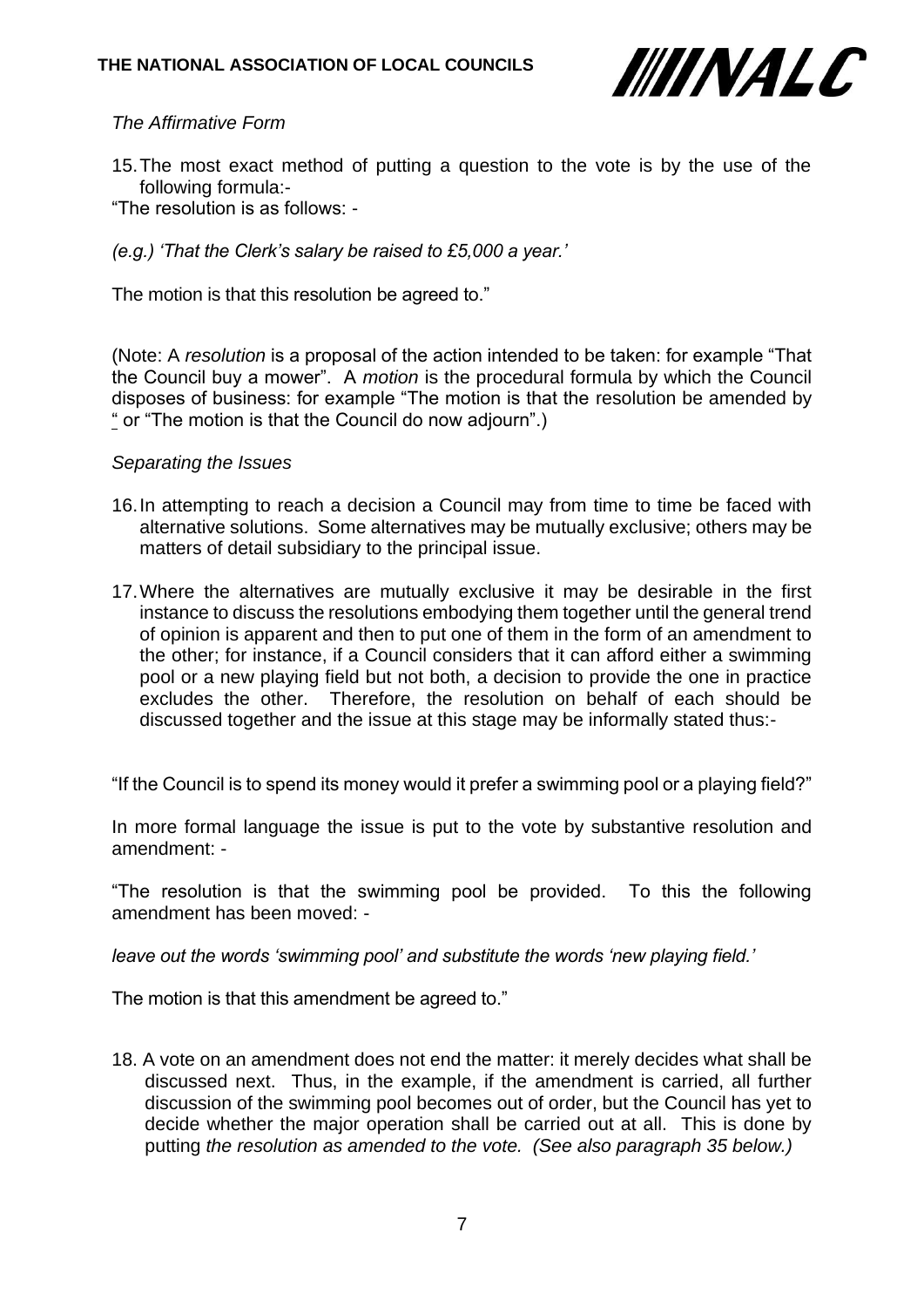

# METHOD OF VOTING

19.The rules on the manner in which decisions are taken are peremptory and admit no exceptions. Every decision must be reached by a majority of those voting. Appointments to employments must be decided in the same way as other questions.

# COMPLETENESS OF INFORMATION

20.Sensible decisions cannot be reached without reasonably complete information, which it is usually the duty of the clerk to supply. The Chairman should before the meeting consider whether enough information is available or likely to be made available, and at the meeting he should make a point of asking a member with special knowledge to give his opinion. If it appears at the meeting that information is still insufficient he should move to adjourn consideration until more is known, and sometimes it may be desirable to frame questions and to instruct the clerk to obtain the answers by a specified date.

# IMPARTIALITY

- 21.When differences of opinion develop in discussion it is the duty of the Chairman to give a fair hearing to all points of view including his own, if he has one. It is not his duty as Chairman to suppress his own convictions nor his privilege to impose his opinions. Experience has shown that the safest and least controversial course is for the Chairman to call upon speakers for and against a proposal to speak alternately and himself to avoid speaking first or last.
- 22.Some people are better at putting a case than others and the Chairman ought to allow reasonable latitude to the less eloquent. For this reason mechanical rules of debate limiting, for instance, the time allowed for a speech or the number of times a member may speak, are undesirable, and the Chairman should have some latitude in applying them, especially in a Council with a small membership.

#### RELEVANCE

#### *General Rule*

23.A speech must be directed to the point under discussion and nothing else. This rule is easy to state, but not always easy to apply fairly, because the relevance of what is being said may be understood by the speaker before it is grasped by the listener; whilst the rule should not be made a cover for "barracking from the chair" it is probably true that if Chairmen enforced it more strictly, business would be much more quickly and efficiently conducted than is often the case, and many unnecessary arguments and even some quarrels would be avoided. Bad feeling originates in irrelevancies more often than in any other way. On the other hand, it is sometimes advantageous to allow irrelevance in order to "clear the air". Too harsh suppression can breed ill will and a sense of grievance.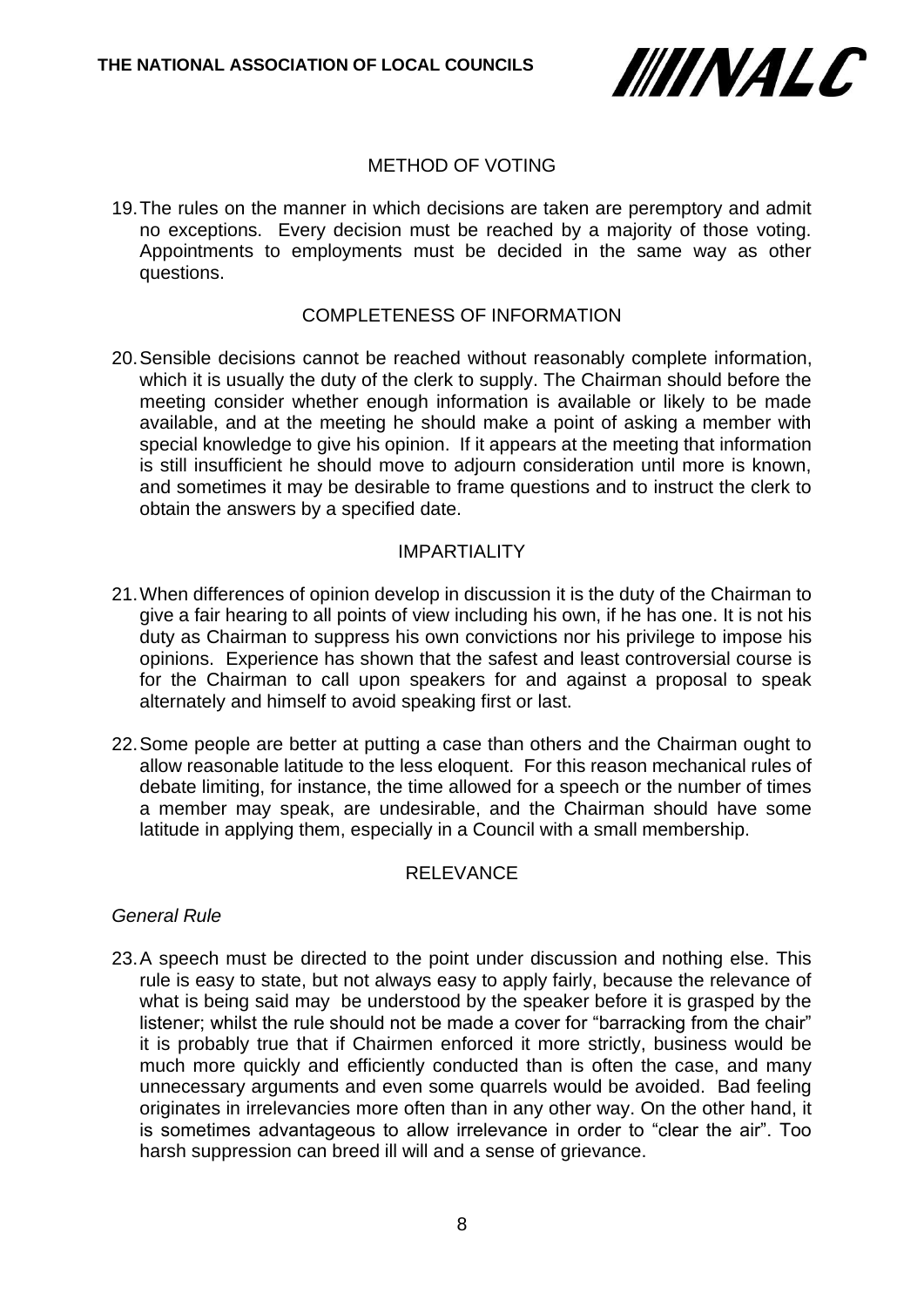

# *Personalities*

24.The Chairman should do his best to prevent observations in discussion; the custom whereby the speeches are in a form addressed to the Chairman, should only be observed because it forces members to employ an impersonal mode of expression. If a member makes an offensive personal observation, the Chairman should immediately intervene to seek immediate apology to an offended member.

#### *Methods of Enforcement*

25.Where a speech is obviously irrelevant the Chairman should stop the speaker and invite him to return to the point or sit down. Where the irrelevance is not quite so obvious the Chairman may often find it convenient to ask the speaker to explain how his remarks relate to the issue.

#### *Revival of Decided Issues*

26.The Chairman should not allow a matter that has been decided to be reopened at the same meeting. An attempt to "hark back" to a previous agenda item should be firmly ruled out of order as irrelevant to the matter *now* under discussion, even if the member who raises it was not present when the item was considered.

#### *Minutes*

27.One of the commonest irrelevances is the practice of attempting to discuss the merits of what is contained in the minutes, on a motion for their signature as a correct record. On such a motion the only issue is whether the words of the minutes accurately record the events at the meeting of which they are a record.

# *Other Problems*

28.

- (a) If any substantial issue arises on a matter dealt with in the Minutes, it is better to have a separate agenda item than to discuss it under "Matters Arising". That heading should be used only for reports of progress and not for new or additional decisions.
- (b) Letters received by the Council should not be read out verbatim: this provokes irrelevant discussion on wording and is liable to lead to misunderstanding by the public. On the very rare occasions that the exact text is needed by every councillor the clerk should issue copies. Normally it is sufficient to report the main issue in the letter: for example "Mrs Smith of has written asking the Council to get the pile of rubbish removed from outside 48 Lane".

# REASONABLE DESPATCH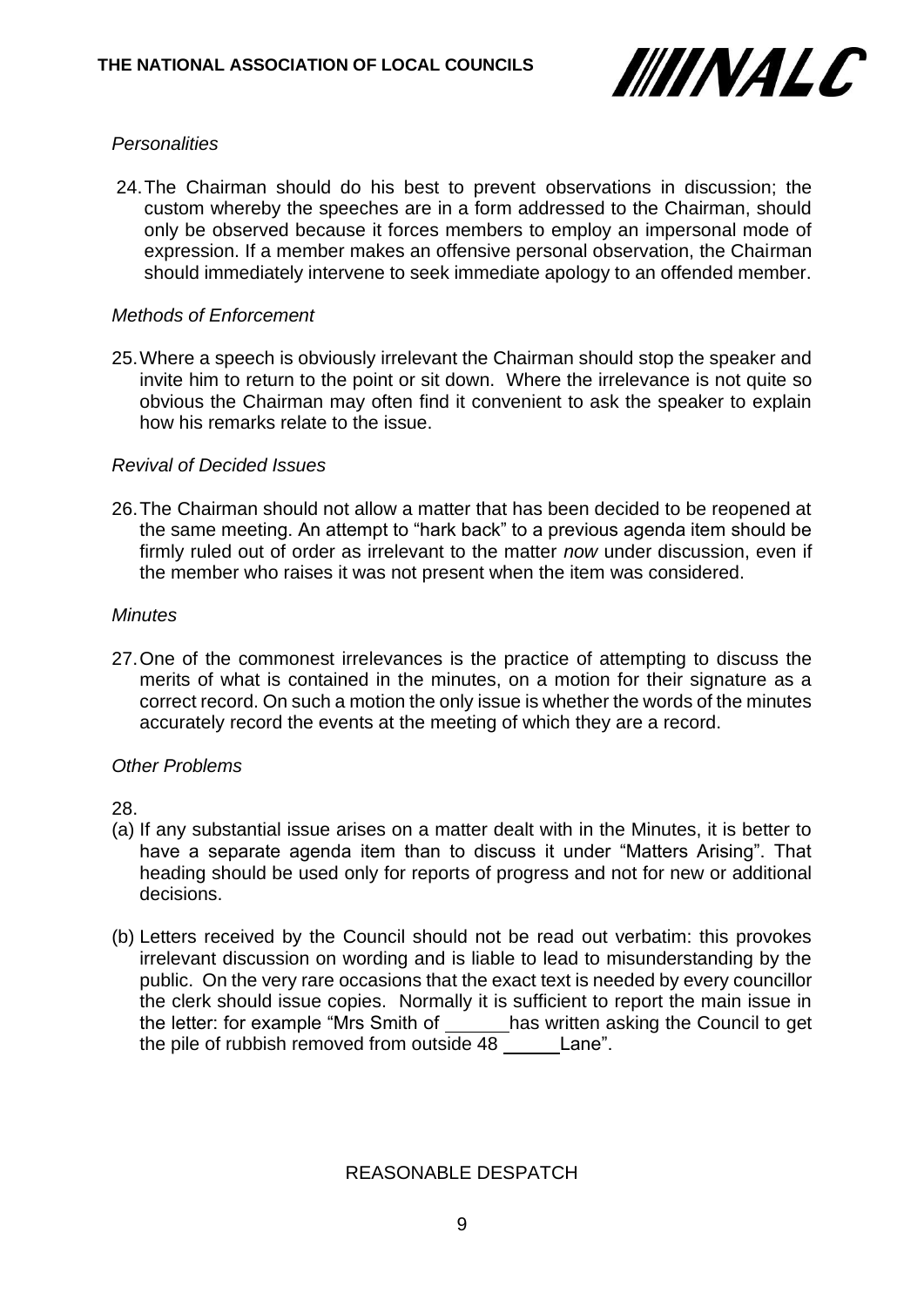

# *Intervals*

29.It is important that business should be transacted with reasonable speed. Long meetings bore the members and so reduce the level of attentiveness and public spirit, and long intervals between meetings lead to missed opportunities and lack of continuity. A Local Council cannot expect to be consulted regularly by other bodies such as the County or District Council if it does not answer letters reasonably promptly. For this reason it should meet at least once a month, and the Chairman ought not to hesitate to call special meetings in necessary cases; the greater the interval between regular meetings the more ready he should be to call them. The right of Local Councils to be notified of planning applications makes this especially important.

# *Obstruction at Meetings*

30.Deliberate obstruction is rare, but must be firmly dealt with when it occurs. It is difficult to be directly obstructive for long without being irrelevant, and therefore deliberate obstruction sometimes takes the form of raising a succession of points of order. In dealing with this type of obstruction it is well to remember that a point is not necessarily a point of order because the person who makes it labels it as such. (*For points of order see paragraph 33 below.)*

# *Repetition*

31.If it is evident that nothing new can be said on either side in a particular discussion, a Chairman is justified in putting the matter to the vote even though there are still members wishing to speak. Usually, however, the state of affairs is not so clear and in such cases the Chairman should ask leave of the Council to put the matter to the vote.

# *References*

32.All deliberative bodies have a natural tendency to refer questions to someone else (e.g. an officer or a committee) for consideration or report. These are frequently unnecessary because they are often used only when a Council is unwilling to make a final decision.

# SOME PROCEDURAL POINTS

# *Points of Order*

33.Points of Order relate to procedure only and take precedence of all other business; it is the duty of the Chairman to deal with them. If a point relates to the substance of a matter under discussion it is not a point of order and should be ruled out of order by the Chairman. The person raising the matter of substance in this way should be told to save it for his speech on the business. For instance, if the provision of a swimming pool is being discussed and someone interrupts the speaker by saying "On a point of order, can we afford it?" the interruption should be ruled out of order because this is not a procedural question. It is part of the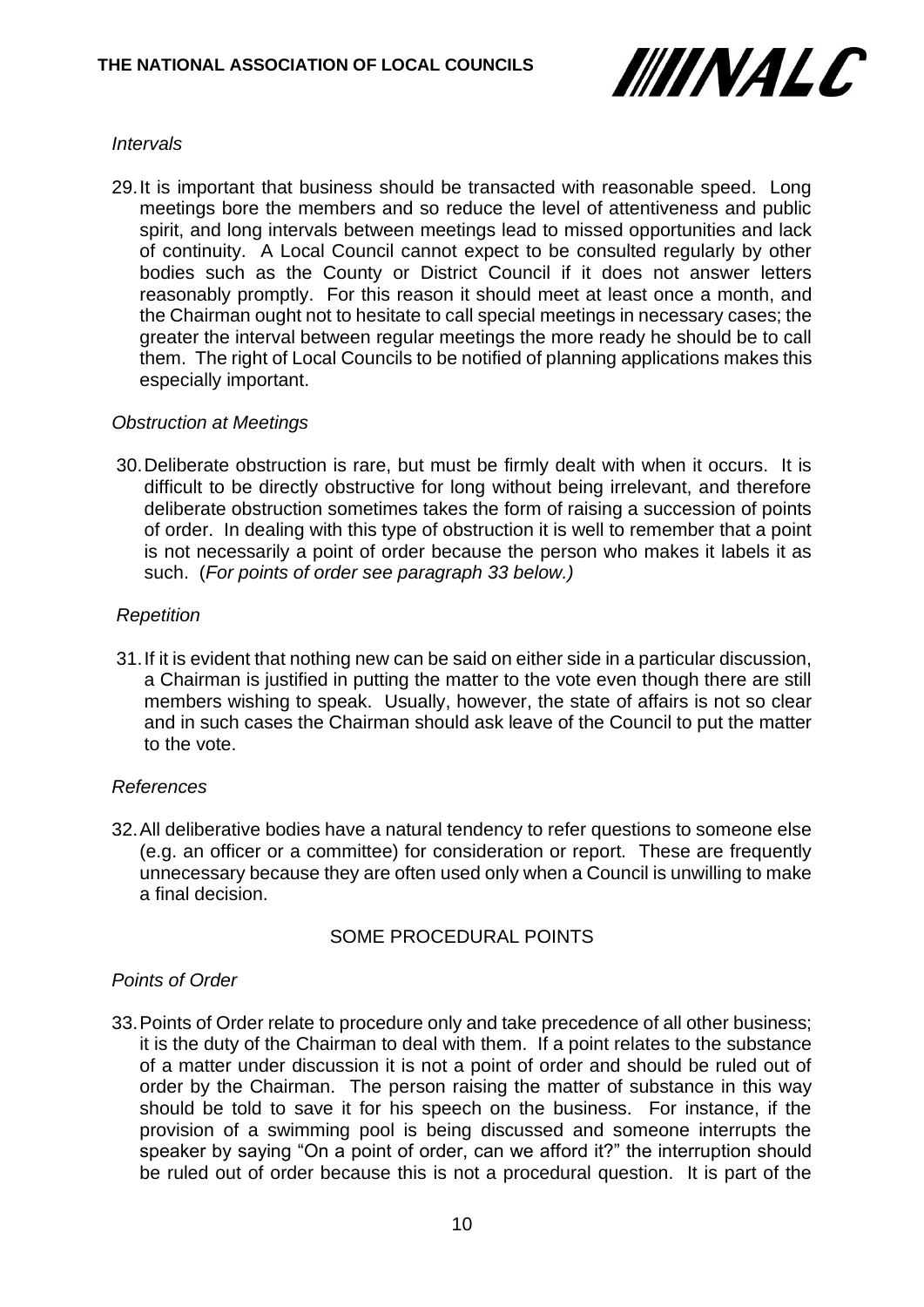

merits of the business and must therefore be decided by discussion. The person interrupted may of course answer the point when he continues his speech or ignore it as he thinks appropriate. If, however, the interruption had been "On a point of order, have we power to do this?" the Chairman (in consultation with the clerk) must give a ruling the answer is "No", the Council has no power to act as proposed and the business ought not to be under discussion. (See Standing Order 31(a) below.)

# *Procedural Resolutions*

34.Procedural resolutions should normally be put without discussion. The usual exceptions are resolutions to (a) correct minutes, (b) alter the order of business, (c) refer to committee.

# *Closure Motions*

- 35.The following are the respective effects of closure resolutions:-
- (a) On the passing of a resolution to proceed to *next business* proceedings on the business in hand come to a stop and no decision upon it can be taken.
- (b) On the passing of a resolution that the *question be now put* the mover is usually entitled to reply before the matter is put to the vote. By custom the chairman may refuse to accept such a resolution until he thinks that the matter has been sufficiently debated.
- (c) A resolution to *adjourn a discussion or a meeting* stops the discussion at the moment it is passed and no decision is taken on the business; therefore the discussion may later be resumed at the point where it was interrupted.

# *Amendments*

*36.*

- *(a)* An amendment, which in substance negates the principle resolution, should not be allowed because it is confusing and unnecessary.
- *(b)* An amendment should always be put to the vote before the resolution that it seeks to amend. (See also paragraph 18 above.)

# *Any Other Business*

*37.*The summons to a meeting of a Local Council must by law *specify* the business to be transacted; a Local Council cannot legally decide to take any action under the general heading of "any other business" because these words do not specify any item of business. The rule prevents the Council deciding any business which will have either expenditure consequences or lead the Council into a legal situation: for example by making a contract. There is no practical objection to exchanges of information under "A.O.B." or the giving of a preliminary notification of important business for next time.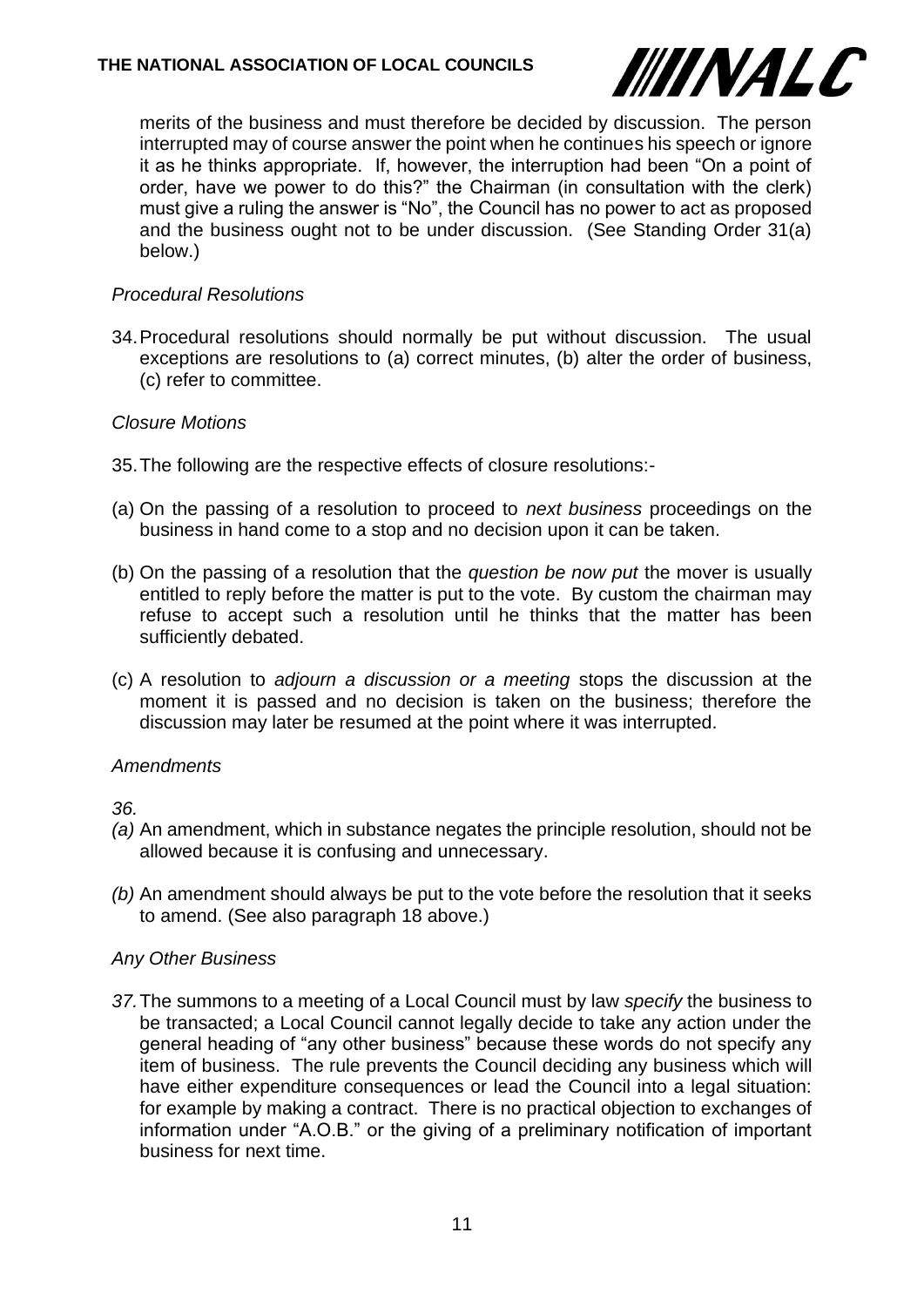

# *"Urgent" Business*

*38.*The law makes no provision for dealing with "urgent" business. If it is "urgent" only because it was not notified in time to appear on the agenda, it should be left till the next meeting. If it is genuinely "urgent", that is it was too late for the agenda *and*  it will be too late for action if left till the next ordinary meeting an additional meeting should be called *or* the Council should have a regular arrangement for the reference of such matters either to a committee or to the clerk for action. It is contrary to local government law for the Chairman or any other single member to take a decision binding the Council.

# USE OF CHAIRMAN'S VOTES

- 39.Save on one occasion the Chairman has both an ordinary and a casting vote. There is no rule of law which requires him to give his ordinary vote at the same time as the other members are voting, and it is obviously undesirable and undignified for him to wait and then say "the voting is 5 to 4 against; I therefore vote in favour which makes it even."
- 40.Where there is an equality of votes a Chairman may be faced with an embarrassing problem. A resolution requires a majority and therefore, since an equality is not majority, he may declare the resolution *not* carried. This course is, however, sometimes regarded as irresponsible or lacking in courage; in such circumstances the Chairman ought to give a casting vote, if at all possible, in such a way that the matter can be considered again; for instance, on a motion to accept a particular tender a vote in favour will conclude the matter, but a vote against will leave the way open for further negotiations or reconsideration.

# PRESENCE OF THE PUBLIC AND PRESS

41.In principle, the public (which includes the press) is entitled to be present at all meetings of the Council and its committees, and ought to be admitted to subcommittees. The Council or a committee, however, may exclude the public for a particular item of business, if it is opinion that such exclusion is reasonable and in the public interest. Where the public and Press have been excluded the *decisions* made in the closed session must be minuted: a record should be kept of who was present at the session: the Press should be told of any decision. Business is 'confidential' if its discussion *must* be kept secret: it is 'special' and the reasons for secrecy must be stated in any case where the need for secrecy is not obvious.

# MALADMINISTRATION

42.Parish and Community Councils are not subject to the jurisdiction of the Local Ombudsman. There is, therefore, no outside body that can adjudicate on complaints about the procedures of a Local Council if the law has not been broken. It is, however, important for the good name of the Council that complaints be handled properly and fairly. The National Association has therefore published *Legal Topic Note 56 – Code of Practice in Handling Complaints,* which recommends a standard and formal procedure to all Councils. In light of the Local Government Act 2000, Councils are recommended to agree, with their Standards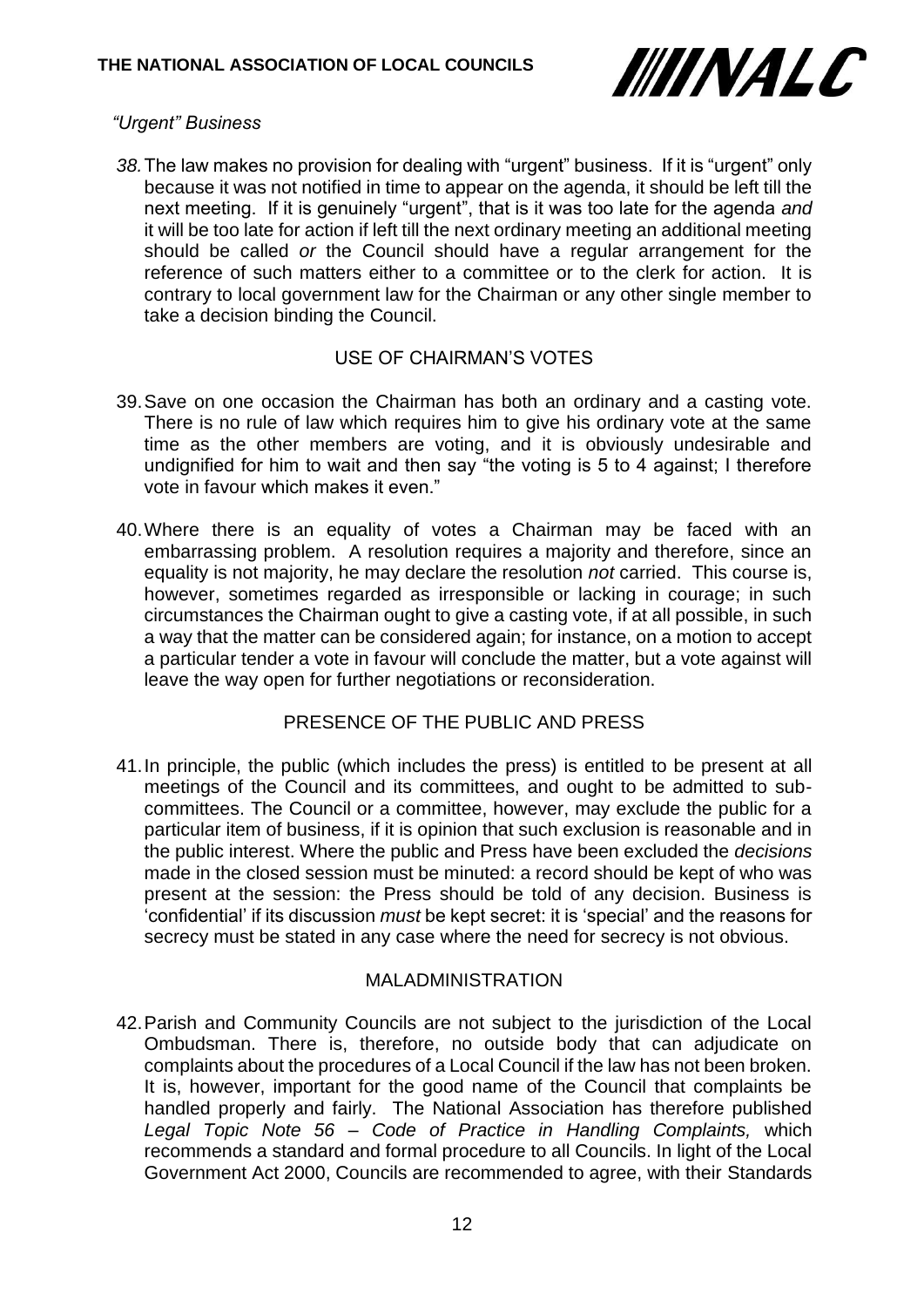

Committee, a form of complaint procedure for matters falling outside the jurisdiction of the Standards Board.

# PUBLIC PARTICIPATION

43.The public cannot, of course, take part in the proceedings of the Council, but an increasing number of Councils have created and sustained public interest in their work by arranging for a short period in meetings (say 20 to 30 minutes) when members of the public are permitted to put questions to the Council or to make observations. Such periods can be either during the meeting (by adjournment) or at its end.

# LENGTH OF MEETINGS

44.Experience suggests that a meeting should never be allowed to continue for more than two hours without a break. Some organisations embody this idea in a Standing Order. This has not been done here, but councillors may well find it advantageous to establish a custom.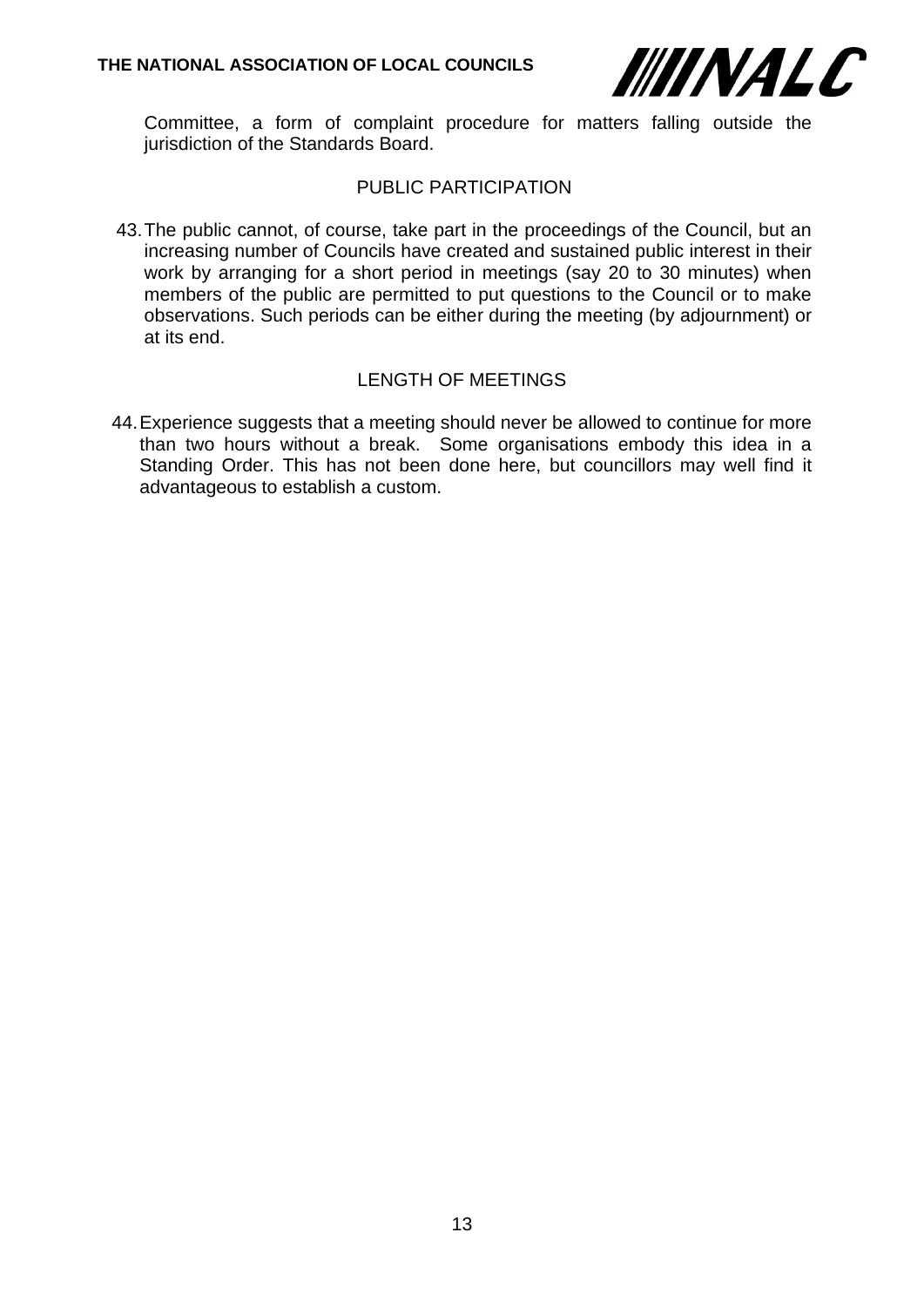

# **Part II: Standing Orders for Local Councils – pages 13 – 29**

| Meetings                                                                | 14 | <b>Sealing of Documents</b>                                                        | 23 |
|-------------------------------------------------------------------------|----|------------------------------------------------------------------------------------|----|
| The Statutory Annual Meeting                                            | 14 | <b>Committees and Sub Committees</b>                                               | 23 |
| Chairman of the Meeting                                                 | 14 | <b>Special Meeting</b>                                                             | 23 |
| <b>Proper Officer</b>                                                   | 14 | <b>Sub-Committees</b>                                                              | 24 |
| Quorum of the Council                                                   | 15 | <b>Advisory Committees</b>                                                         | 24 |
| Voting                                                                  | 15 | <b>Voting in Committees</b>                                                        | 24 |
| <b>Order of Business</b>                                                | 15 | Presence of Non-Members of                                                         | 24 |
| <b>Urgent Business</b>                                                  | 17 | <b>Committees at Committee Meetings</b><br><b>Accounts and Financial Statement</b> | 25 |
| <b>Resolutions Moved on Notice</b>                                      | 17 | <b>Estimates/Precepts</b>                                                          | 25 |
| <b>Resolutions Moved without Notice</b>                                 | 18 | Interests                                                                          | 25 |
| Questions                                                               | 18 | Canvassing of and                                                                  | 26 |
| <b>Rules of Debate</b>                                                  | 19 | Recommendations by members<br><b>Inspection of Documents</b>                       | 26 |
| Closure                                                                 | 21 | <b>Unauthorised Activities</b>                                                     | 26 |
| <b>Disorderly Conduct</b>                                               | 21 | Admission of The Public and Press<br>to Meetings                                   | 27 |
| <b>Right to Reply</b>                                                   | 21 | <b>Confidential Business</b>                                                       | 27 |
| <b>Alterations of Resolution</b>                                        | 21 | Liaison with County and District<br>Councillors                                    | 27 |
| <b>Rescission of Previous Resolution</b>                                | 22 | <b>Planning Applications</b>                                                       | 28 |
| <b>Voting on Appointments</b>                                           | 22 | <b>Financial Matters</b>                                                           | 28 |
| <b>Discussions and Resolutions</b>                                      | 22 | <b>Code of Conduct</b>                                                             | 29 |
| Affecting employees of the Council<br><b>Resolutions on Expenditure</b> | 22 | Variation Revocation etc                                                           | 29 |
| Expenditure                                                             | 22 | <b>Members</b>                                                                     | 29 |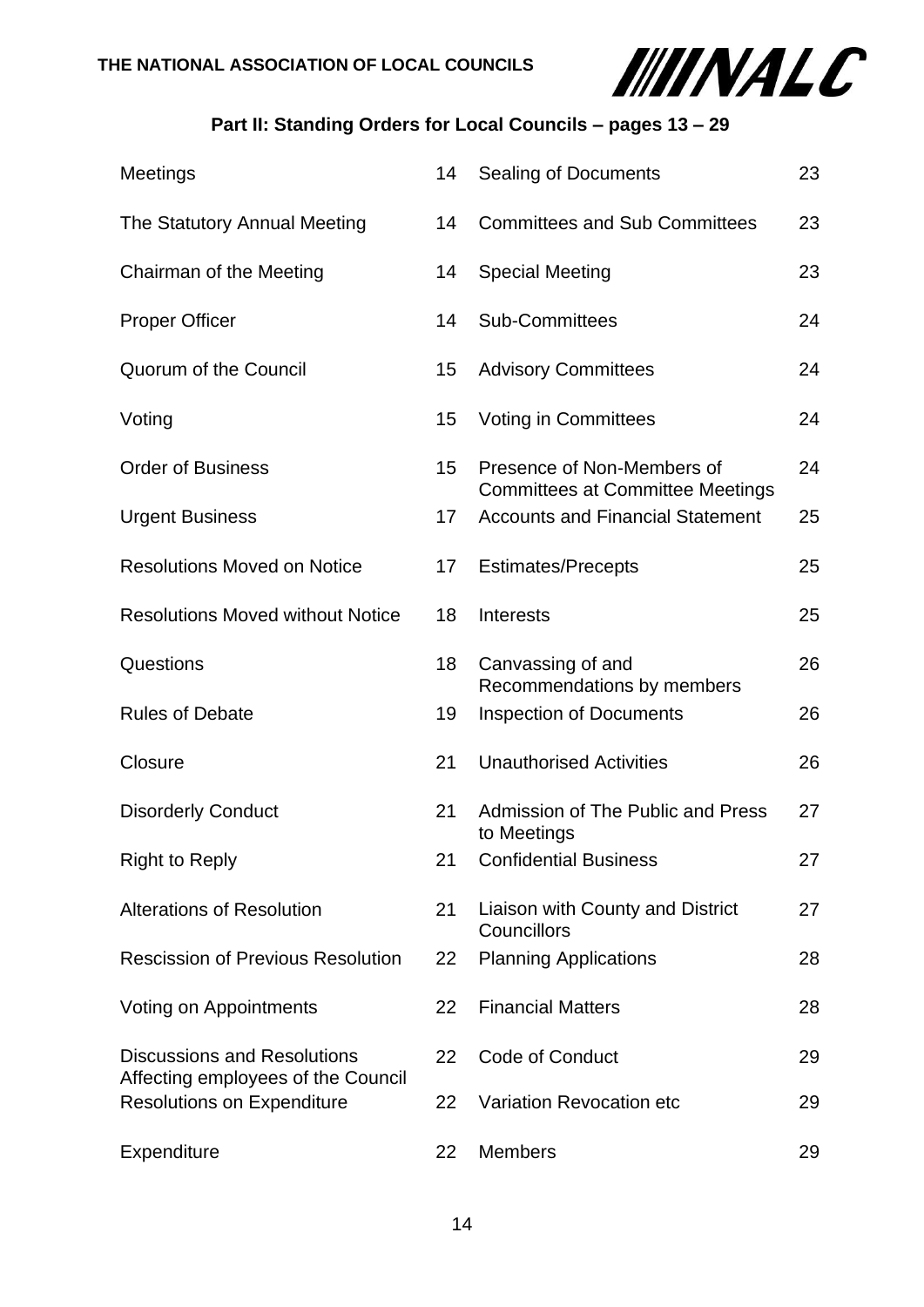

# **STANDING ORDERS**

- 1. Meetings
- a) Meetings of the Council shall be held in each year on such dates and times and at such place as the Council may direct. 8pm in the Parish Office.
- b) Smoking is not permitted at any meeting of the Council.

#### **2. The Statutory Annual Meeting**

- **a) In an election year the Annual Parish Council Meeting shall be held on or within 14 days following the day on which the councillors elected take office and**
- **b) in a year which is not an election year the Annual Parish Council Meeting shall be held on such day in May as the Council may direct. 4th. Wednesday in May.**
- **3. (England Only) In addition to the Statutory Annual Parish Council Meeting at least three other statutory meetings shall be held in each year on such dates and times and at such place as the Council may direct. 3rd Wednesday – February, August and November.**
- **4. Chairman of the Meeting**

**The person presiding at a meeting may exercise all the powers and duties of the Chairman in relation to the conduct of the meeting.**

5. Proper Officer

Where a statute, regulation or order confers function or duties on the proper officer of the Council in the following cases, he shall be the clerk or nominated officer: -

To receive declarations of acceptance of office.

To receive and record notices disclosing interests at meetings.

To receive and retain plans and documents.

To sign notices or other documents on behalf of the Council.

To receive copies of bylaws made by another local authority.

To certify copies of bylaws made by the Council.

To sign and issue the summons to attend meetings of the Council.

To keep proper records for all Council meetings.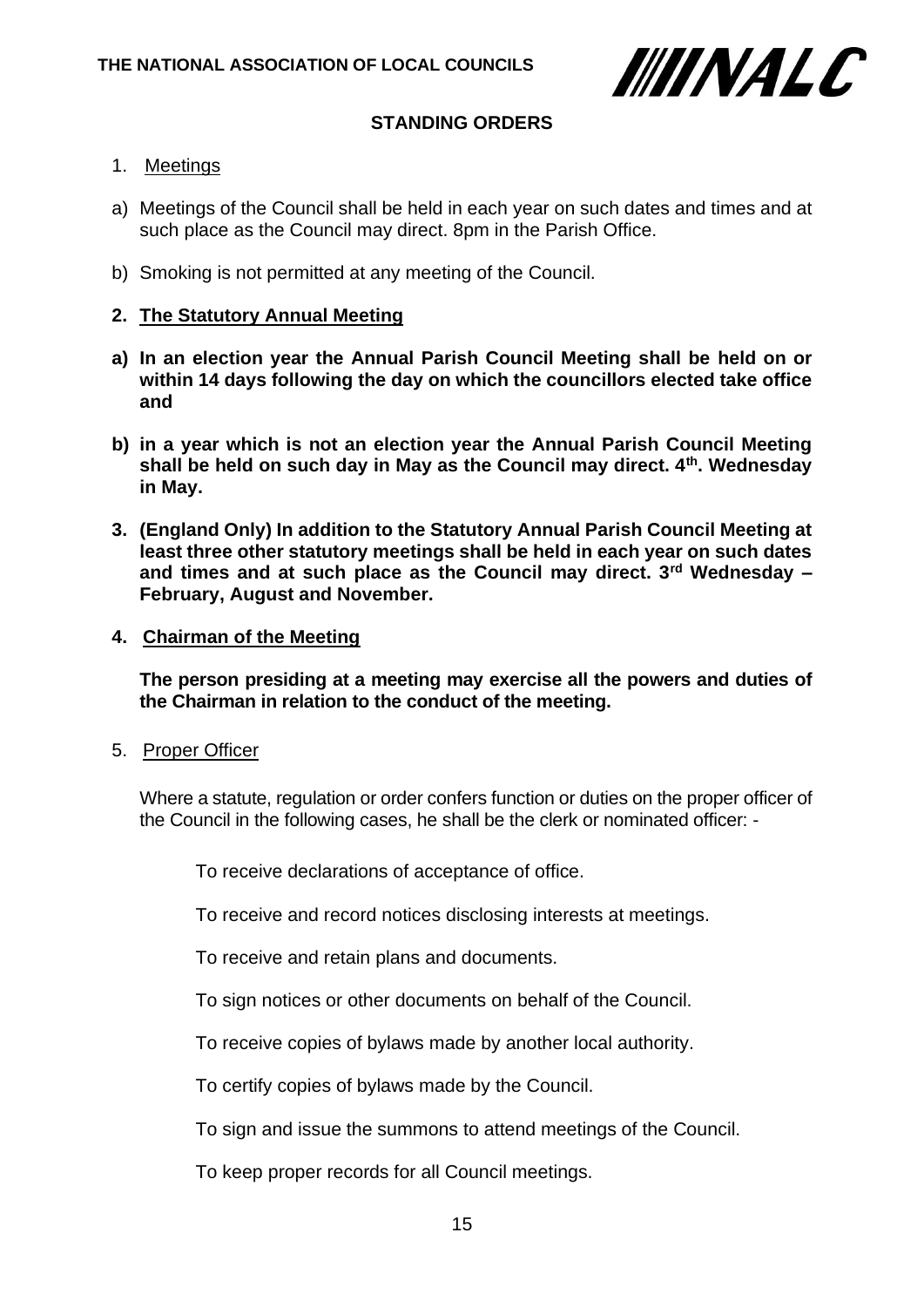

# **6. Quorum of the Council**

# **Three members or one-third of the total membership, whichever is the greater, shall constitute a quorum at meetings of the Council.**

- 7. If a quorum is not present or if during a meeting the number of councillors present (not counting those debarred by reason of a declared interest) falls below the required quorum, the meeting shall be adjourned and business not transacted shall be transacted at the next meeting or on such other day as the Chairman may fix.
- 8. For a quorum relating to a committee or sub-committee, please refer to Standing Order 48.
- 9. Voting

Members shall vote by show of hands or, if at least two members so request, by signed ballot.

- **10. If a member so requires, the Clerk shall record the names of the members who voted on any question so as to show whether they voted for or against it. Such a request must be made before moving on to the next business.**
- **11. (1) Subject to (2) and (3) below the Chairman may give an original vote on any matter put to the vote, and in any case of an equality of votes may give a casting vote whether or not he gave an original vote.**

**(2) If the person presiding at the annual meeting would have ceased to be a member of the council but for the statutory provisions which preserve the membership of the Chairman and Vice-Chairman until the end of their term of office he may not give an original vote in an election for Chairman.**

**(3) The person presiding must give a casting vote whenever there is an equality of votes in an election for Chairman.**

#### **12. Order of Business**

 **At each Annual Parish Council Meeting the first business shall be:-**

- **a) To elect a Chairman of the Council**
- **b) To receive the Chairman's declaration of acceptance of office or, if not then received, to decide when it shall be received.**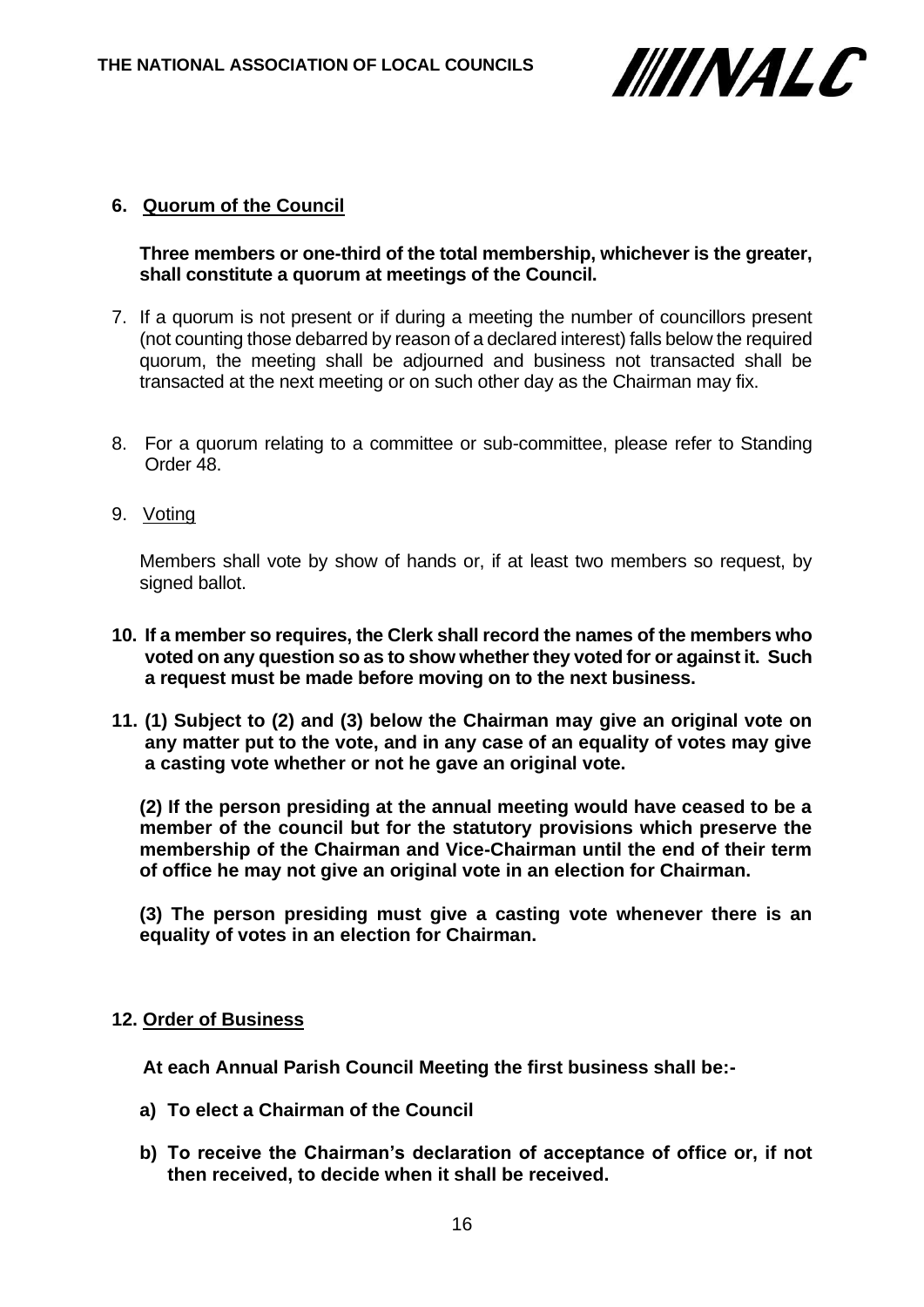

- **c) In the ordinary year of election of the Council to fill any vacancies left unfilled at the election by reason of insufficient nominations.**
- **d) To decide when any declarations of acceptance of office which have not been received as provided by law shall be received.**
- e) To elect a Vice-Chairman of the Council.
- f) To appoint representatives to outside bodies.
- g) To appoint committees and sub-committees.
- h) To consider the payment of any subscriptions falling to be paid annually.
- i) To inspect any deeds and trust investments in the custody of the Council as required;

and shall thereafter follow the order set out in the Standing Order 15

- **13. At every meeting other than the Annual Parish Council Meeting the first business shall be to appoint a Chairman if the Chairman and Vice-Chairman be absent and to receive such declarations of acceptance of office (if any) and undertaking to observe the Council's code of conduct as are required by law to be made or, if not then received, to decide when they shall be received.**
- 14. In every year, not later than the meeting at which the estimates for next year are settled, the Council shall review the pay and conditions of service of existing employees. Standing Order 38 must be read in conjunction with this requirement.
- 15. After the first business has been completed, the order of business, unless the Council otherwise decides on the ground of urgency, shall be as follows:
	- a) To read and consider the Minutes; provided that if a copy has been circulated to each member not later than the day of issue of the summons to attend the meeting, the Minutes may be taken as read.
	- **b) After consideration to approve the signature of the Minutes by the person presiding as a correct record.**
	- **c) To deal with business expressly required by statute to be done.**
	- d) To dispose of business, if any, remaining from the last meeting.
	- e) To receive such communications as the person presiding may wish to lay before the Council.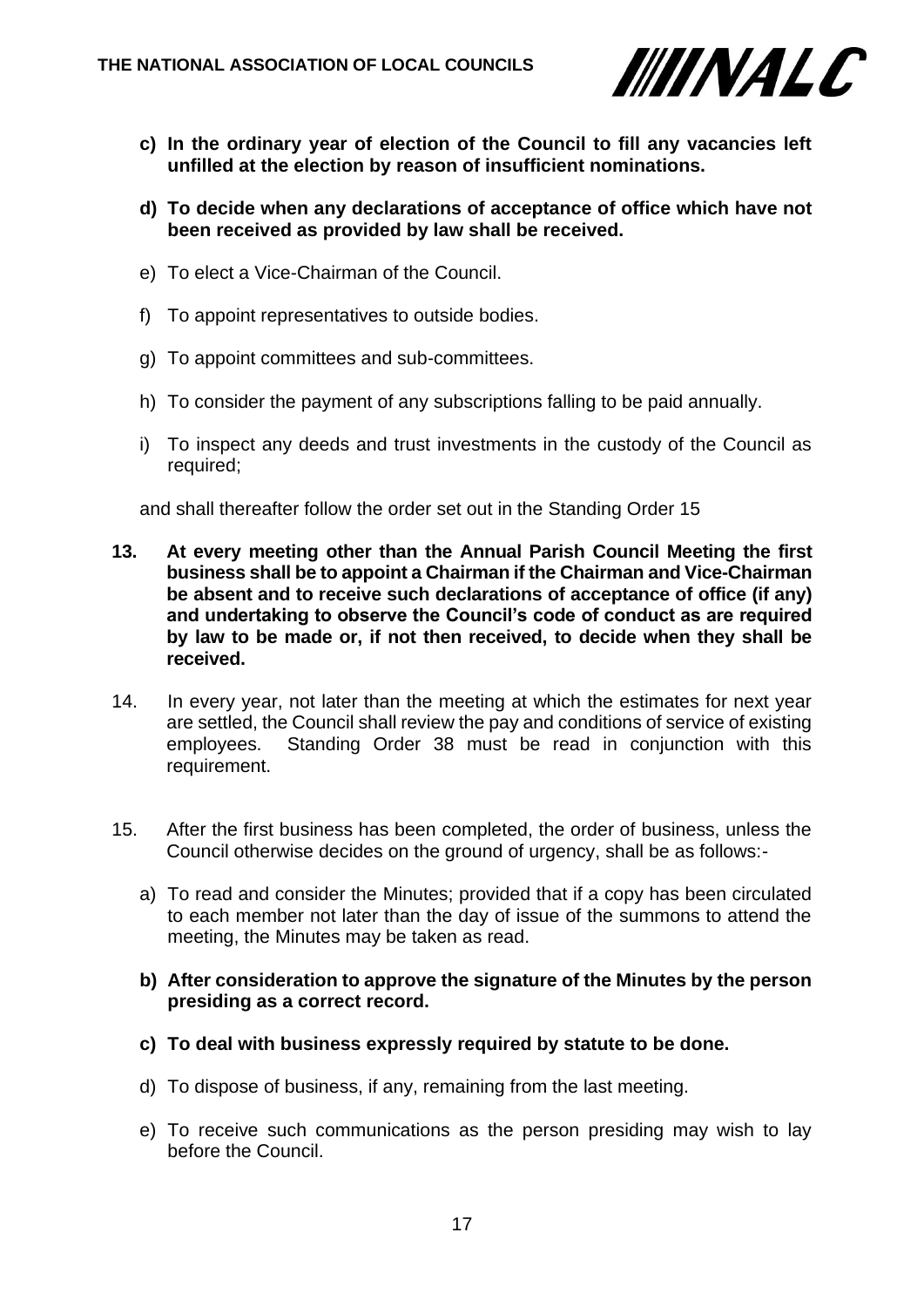

- f) To answer questions from Councillors.
- g) To receive and consider reports and minutes of committees.
- h) To receive and consider resolutions or recommendations in the order in which they have been notified.
- i) To authorise the sealing of documents.
- j) If necessary, to authorise the signing of orders for payment.

# 16. Urgent Business

A motion to vary the order of business on the ground of urgency:

- a) May be proposed by the Chairman or by any member and, if proposed by the Chairman, may be put to the vote without being seconded, and
- b) Shall be put to the vote without discussion.

# 17. Resolutions Moved On Notice

Except as provided by these Standing Orders, no resolution may be moved unless the business to which it relates has been put on the Agenda by the Clerk or the mover has given notice in writing of its terms and has delivered the notice to the Clerk at least ( ) clear days before the next meeting of the Council.

- 18. The Clerk shall date every notice of resolution or recommendation when received by him, shall number each notice in the order in which it was received and shall enter it in a book which shall be open to the inspection of every member of the Council.
- 19. The Clerk shall insert in the summons for every meeting all notices of motion or recommendation properly given in the order in which they have been received unless the member giving a notice of motion has stated in writing that he intends to move at some later meeting or that he withdraws it.
- 20. If a resolution or recommendation specified in the summons is not moved either by the member who gave notice of it or by any other member, it shall, unless postponed by the Council, be treated as withdrawn and shall not be moved without fresh notice.
- 21. If the subject matter of a resolution comes within the province of a committee of the Council, it shall, upon being moved and seconded, stand referred without discussion to such committee or to such other committee as the Council may determine for report; provided that the Chairman, if he considers it to be a matter of urgency, may allow it to be dealt with at the meeting at which it was moved.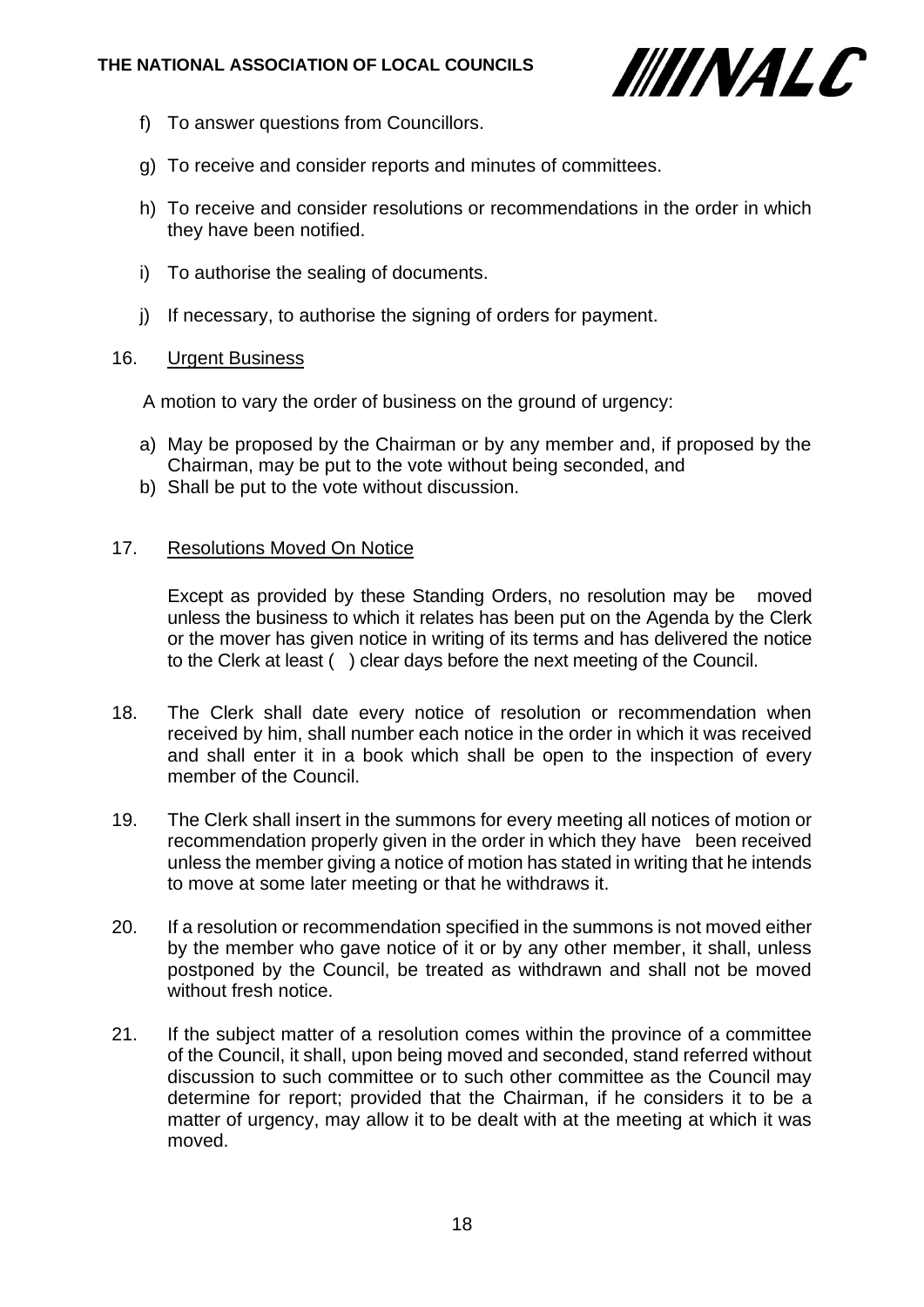

22. Every resolution or recommendation shall be relevant to some subject over which the Council has power or duties, which affects its area.

# 23. Resolutions Moved Without Notice

Resolutions dealing with the following matters may be moved without notice:-

- a) To appoint a Chairman of the meeting.
- b) To correct the Minutes.
- c) To approve the Minutes.
- d) To alter the order of business.
- e) To proceed to the next business.
- f) To close or adjourn the debate.
- g) To refer a matter to a committee.
- h) To appoint a committee or any members thereof.
- i) To adopt a report.
- j) To authorise the sealing of documents.
- k) To amend a motion.
- l) To give leave to withdraw a resolution or amendment.
- m) To extend the time limit for speeches.
- n) To exclude the press and public. (see Order 68 below)
- o) To silence or eject from the meeting a member named for misconduct. (see order 33 below)
- p) To give the consent of the Council where such consent is required by these Standing Orders.
- q) To suspend any Standing Order. (see Order 79 below)
- r) To adjourn the meeting.
- 24. Questions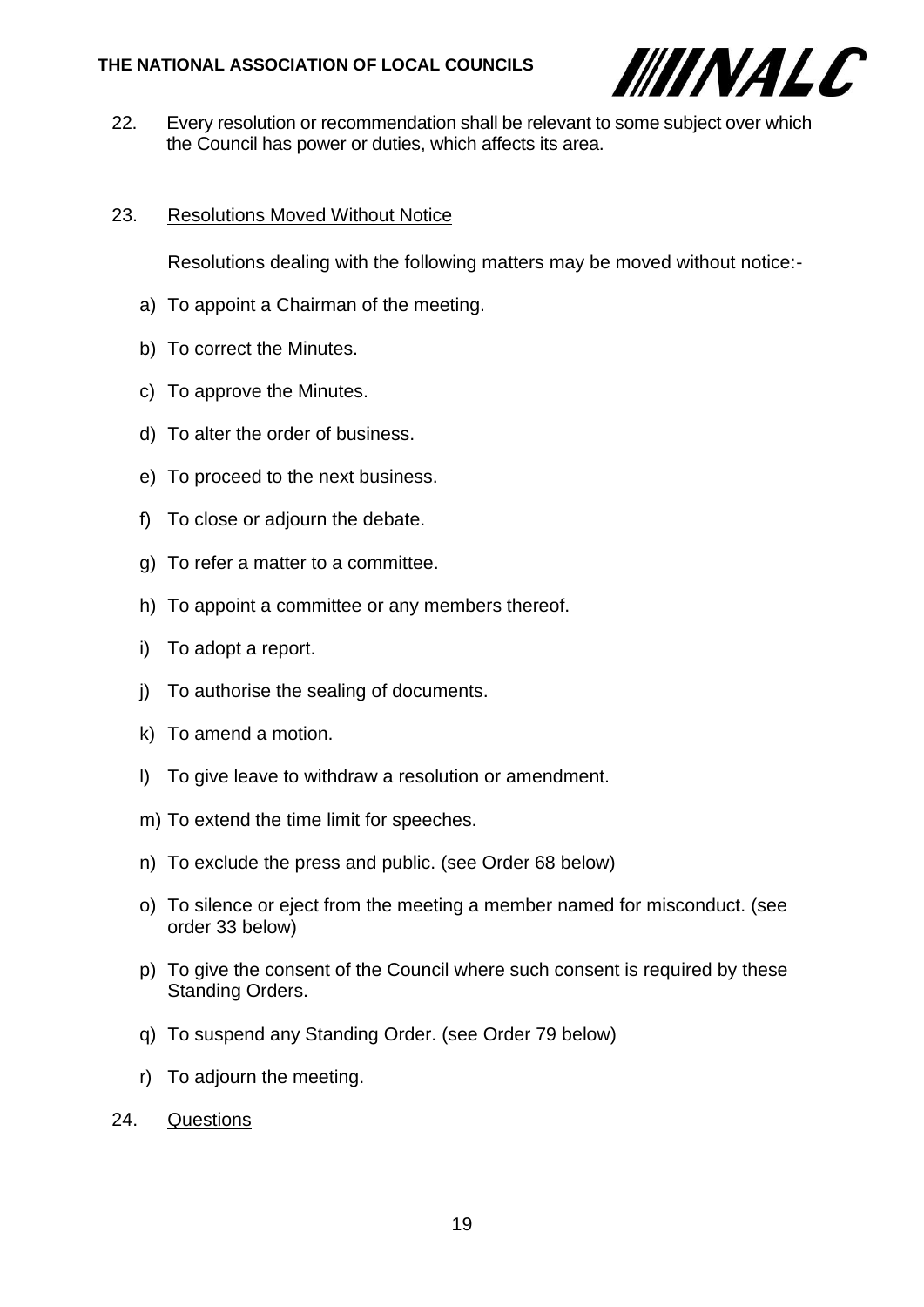

A member may ask the Chairman of the Council or the Clerk any question concerning the business of the Council, provided ( ) clear days notice of the question has been given to the person to whom it is addressed.

- 25. No questions not connected with business under discussion shall be asked except during the part of the meeting set aside for questions.
- 26. Every question shall be put and answered without discussion.
- 27. A person to whom a question has been put may decline to answer.
- 28. Rules of Debate

No discussion of the Minutes shall take place except upon their accuracy. Corrections to the Minutes shall be made by resolution and must be initialled by the Chairman.

- 29. a) A resolution or amendment shall not be discussed unless it has been proposed and seconded, and, unless proper notice has already been given, it shall, if required by the Chairman, be reduced to writing and handed to him before it is further discussed or put to the meeting.
	- b) A member when seconding a resolution or amendment may, if he then declares his intention to do so, reserve his speech until a later period of the debate.
	- c) A member shall direct his speech to the question under discussion or to a personal explanation or to a question of order.
	- d) No speech by a mover of a resolution shall exceed ( ) minutes and no other speech shall exceed ( ) minutes except by consent of the Council.
	- e) An amendment shall be either:-
	- i) To leave out words.
	- ii) To leave out words and insert others
	- iii) To insert or add words.
	- f) An amendment shall not have the effect of negating the resolution before the Council.
	- g) If an amendment be carried, the resolution, as amended, shall take the place of the original resolution and shall become the resolution upon which any further amendment may be moved.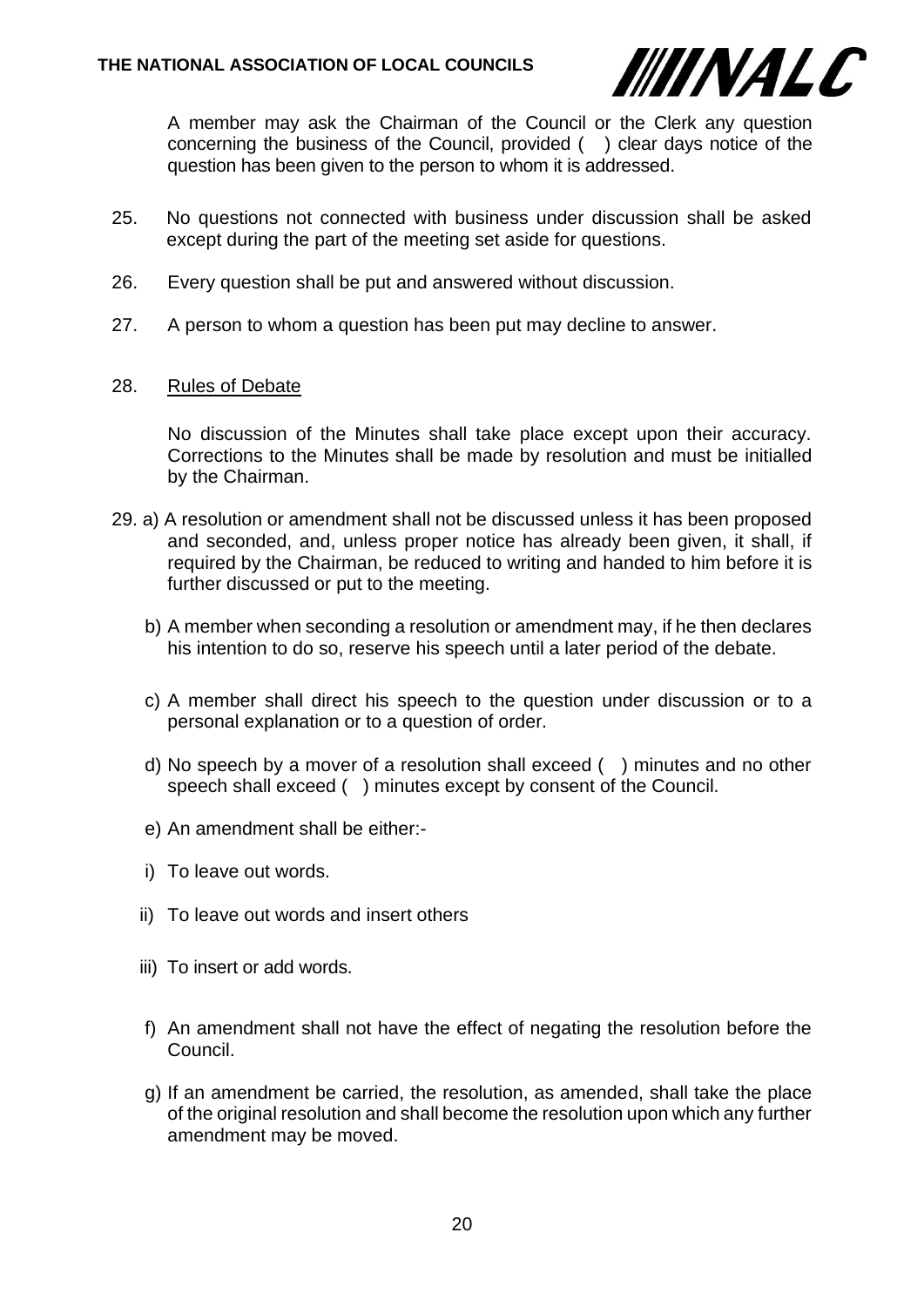

- h) A further amendment shall not be moved until the Council has disposed of every amendment previously moved.
- i) The mover of a resolution or of an amendment shall have a right of reply, not exceeding ( ) minutes.
- j) A member, other than the mover of a resolution, shall not, without leave of the Council, speak more than once on any resolution except to move an amendment or further amendment, or on an amendment, or on a point of order, or in personal explanation, or to move a closure.
- k) A member may speak on a point of order or a personal explanation. A member speaking for these purposes shall be heard forthwith. A personal explanation shall be confined to some material part of a former speech by him which may have been misunderstood.
- l) A motion or amendment may be withdrawn by the proposer with the consent of the Council, which shall be signified without discussion, and no member may speak upon it after permission has been asked for its withdrawal unless such permission has been refused.
- m) When a resolution is under debate no other resolution shall be moved except the following:-
- i. To amend the resolution.
- ii. To proceed to the next business.
- iii. To adjourn the debate.
- iv. That the question be now put.
- v. That a member named be not further heard.
- vi. That a member named leave the meeting.
- vii. That the resolution be referred to a committee.
- viii. To exclude the public and press.
- ix. To adjourn the meeting.
- 30. A member shall remain seated when speaking unless requested to stand by the Chairman.
- 31. a) the ruling of the Chairman on a point of order or on the admissibility of a personal explanation shall not be discussed.
	- b) Members shall address the Chairman. If two or more members wish to speak, the Chairman shall decide who to call upon.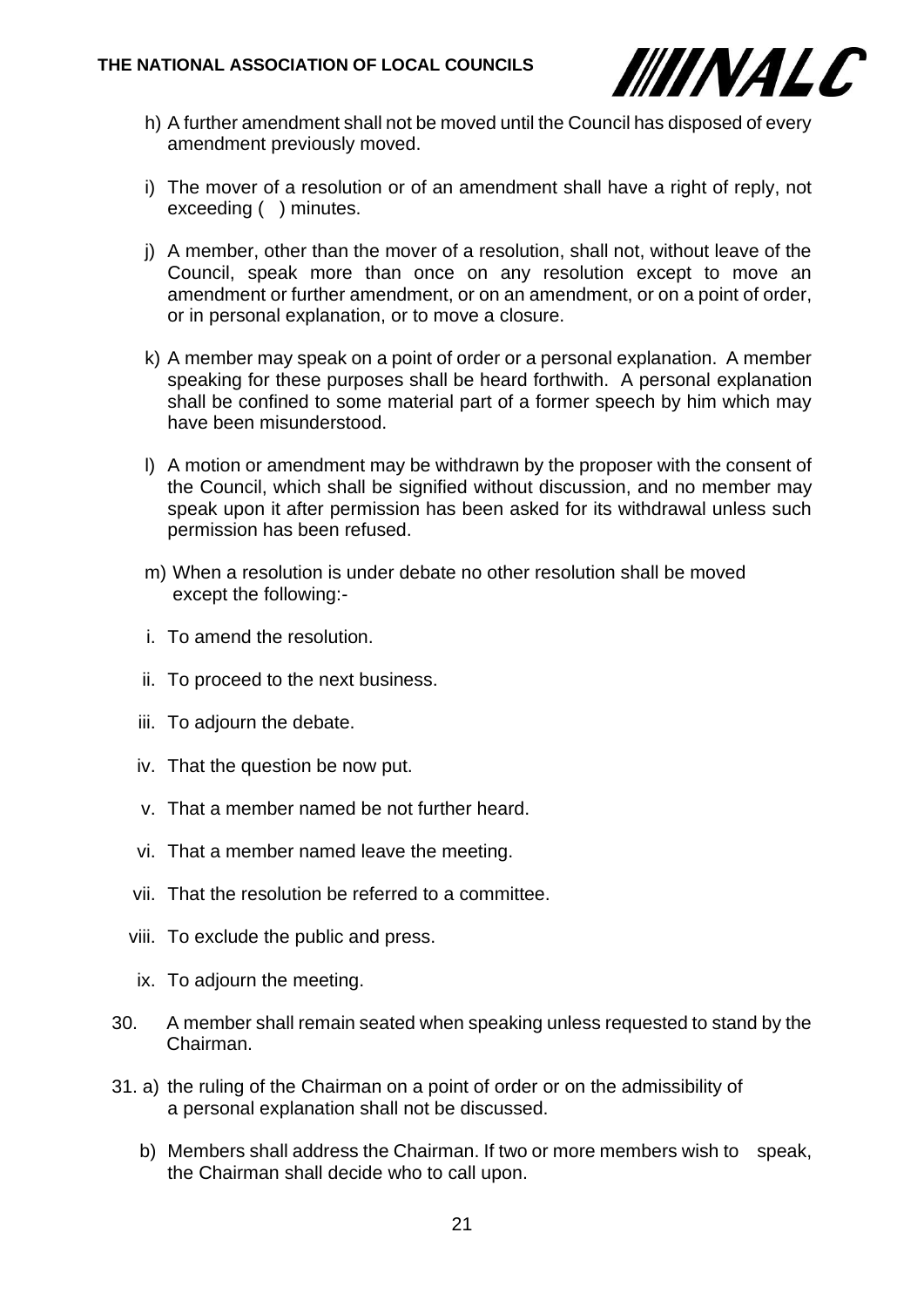

c) Whenever the Chairman speaks during a debate all other members shall be silent.

#### 32. Closure

At the end of any speech a member may, without comment, move "that the question be now put", "that the debate be now adjourned" or "that the Council do now adjourn". If such motion is seconded, the Chairman shall put the motion but, in the case of a motion "that the question be now put", only if he is of the opinion that the question before the Council has been sufficiently debated. If the motion "that the question be now put" is carried, he shall call upon the mover to exercise or waive his right of reply and shall put the question immediately after that right has been exercised or waived. The adjournment of a debate or of the Council shall not prejudice the mover's right of reply at the resumption.

#### 33. Disorderly Conduct

# **a) All members must observe the Code of Conduct which was adopted by the council on 15th August 2012 item 4465 (a copy of which is annexed to these Standing Orders).**

- b) No member shall at a meeting persistently disregard the ruling of the Chairman, wilfully obstruct business, or behave irregularly, offensively, improperly or **in such a manner as to bring the Council into disrepute.**
- **c)** If, in the opinion of the Chairman, a member has broken the provisions of paragraph (b) of this Order, the Chairman shall express that opinion to the Council and thereafter any member may move that the member named be no longer heard or that the member named do leave the meeting, and the motion, if seconded, shall be put forthwith and without discussion. **If a member reasonably believes another member is in breach of the code of conduct, that member is under a duty to report the breach to the Monitoring Officer, Charnwood Borough Council.**
- d) If either of the motions mentioned in paragraph c is disobeyed, the Chairman may adjourn the meeting or take such further steps as may reasonably be necessary to enforce them.
- 34. Right of Reply

The mover of a resolution shall have a right to reply immediately before the resolution is put to the vote. If an amendment is proposed the mover of the amendment shall be entitled to reply immediately before the amendment is put to the vote. A member exercising a right of reply shall not introduce a new matter. After the right of reply has been exercised or waived, a vote shall be taken without further discussion.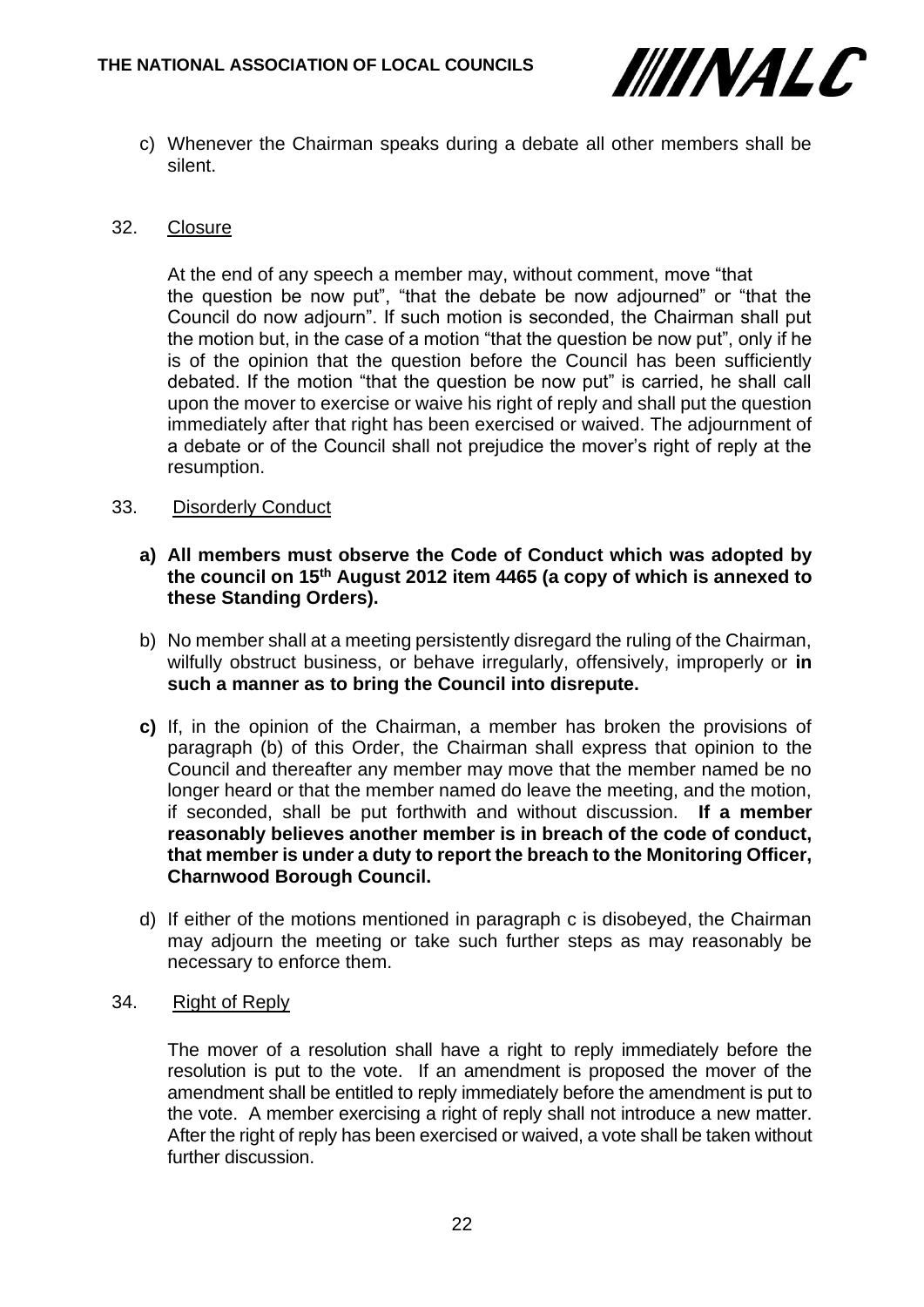

# 35. Alteration of Resolution

A member may, with the consent of his seconder, move amendments to his own resolution.

# 36. Rescission of Previous Resolution

- a) A decision (whether affirmative or negative) of the Council shall not be reversed within six months except either by a special resolution, the written notice whereof bears the names of at least () members of the Council, or by a resolution moved in pursuance of the report or recommendation of a committee.
- b) When a special resolution or any other resolution moved under the provisions of paragraph (a) of this Order has been disposed of, no similar resolution may be moved within a further six months.

# 37. Voting On Appointments

Where more than two persons have been nominated for any position to be filled by the Council and of the votes given there is not an absolute majority in favour of one person, the name of the person having the least number of votes shall be struck off the list and a fresh vote taken, and so on until a majority of votes is given in favour of one person.

# 38. Discussions and Resolutions Affecting Employees of the Council

If at a meeting there arises any question relating to the appointment, conduct, promotion, dismissal, salary or conditions of service, of any person employed by the Council, it shall not be considered until the Council or committee (as the case may be) has decided whether or not the press and public shall be excluded. (See Standing Order No. 68.)

# 39. Resolutions on Expenditure

Any resolution (which is moved otherwise than in pursuance of a recommendation of the Finance Committee or of another committee after recommendation by the Finance Committee) and which, if carried, would, in the opinion of the Chairman, substantially increase the expenditure upon any service which is under the management of the Council or reduce the revenue at the disposal of any committee, or which would involve capital expenditure, shall, when proposed and seconded, stand adjourned without discussion to the next ordinary meeting of the Council, and any committee affected by it shall consider whether it desires to report thereon.

# **40. Expenditure**

**Orders for the payment of money shall be authorised by resolution of the Council and signed by two members.**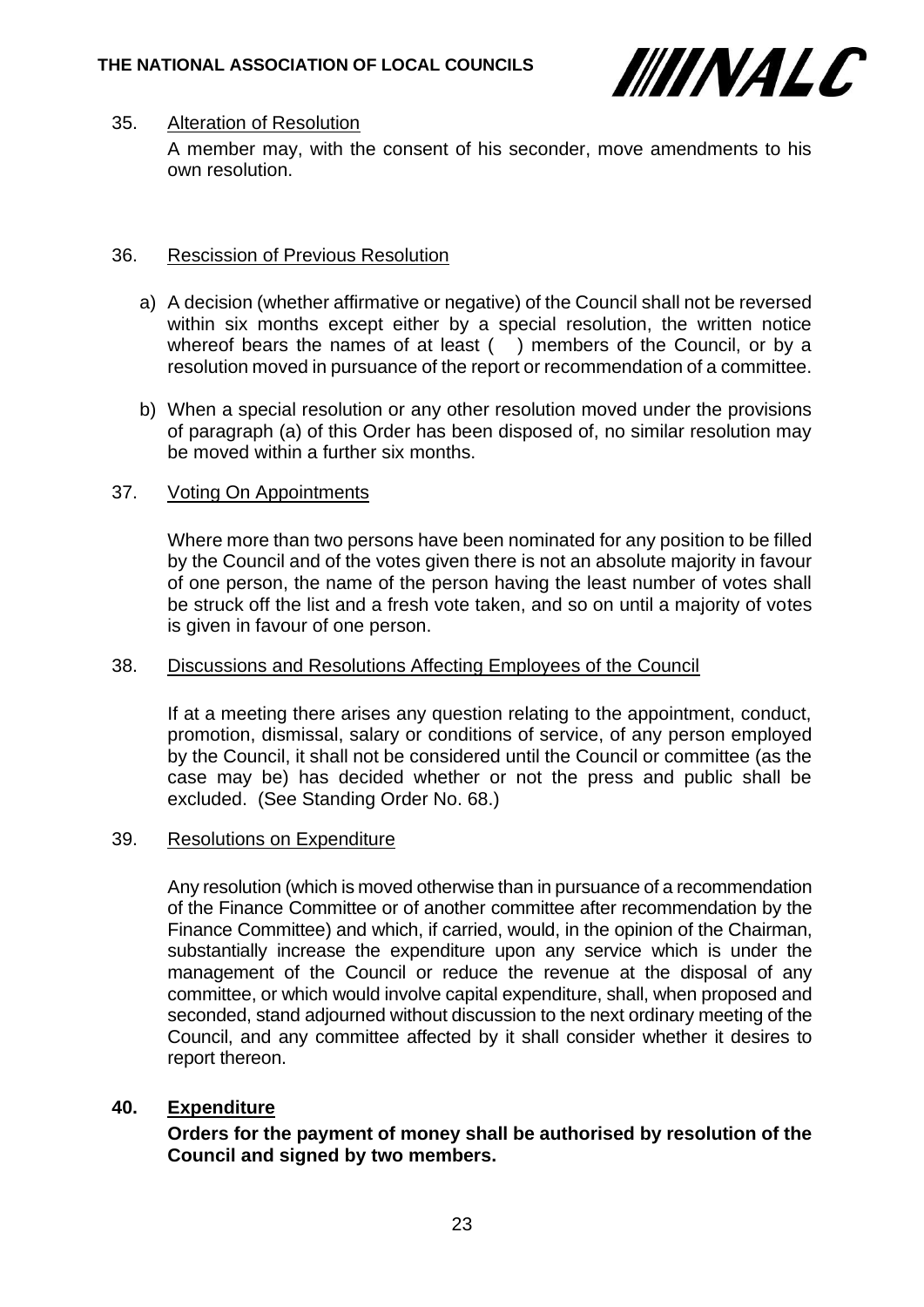

#### 41. Sealing of Documents

Any two members of the Council named in a resolution moved under the provisions of paragraph (a) of this Order may seal, on behalf of the Council, any document required by law to be issued under seal.

#### 42. Committees and Sub Committees

The Council may at its Annual Meeting appoint standing committees and may at any other time appoint such other committees as are necessary, but subject to any statutory provision in that behalf:-

- a) Shall not appoint any member of a committee so as to hold office later than the next Annual Meeting.
- b) May appoint persons other than members of the Council to any Committee; and
- c) may subject to the provisions of Standing Order 36 above at any time dissolve or alter the membership of committee.
- 43. The Chairman and Vice-Chairman, ex-officio, shall be voting members of every committee.
- 44. Every committee shall at its first meeting before proceeding to any other business, elect a Chairman and may elect a Vice-Chairman who shall hold office until the next Annual Meeting of the council, and shall settle its programme of meetings for the year.

#### 45. Special Meeting

The Chairman of a committee or the Chairman of the Council may summon an additional meeting of that committee at any time. An additional meeting shall also be summoned on the requisition in writing of not less than a quarter of the members of the committee. The summons shall set out the business to be considered at the special meeting and no other business shall be transacted at that meeting.

#### 46. Sub-Committees

Every committee may appoint sub-committees for purposes to be specified by the committee.

47. The Chairman and Vice-Chairman of the committee shall be members of every sub-committee appointed by it unless they signify that they do not wish to serve.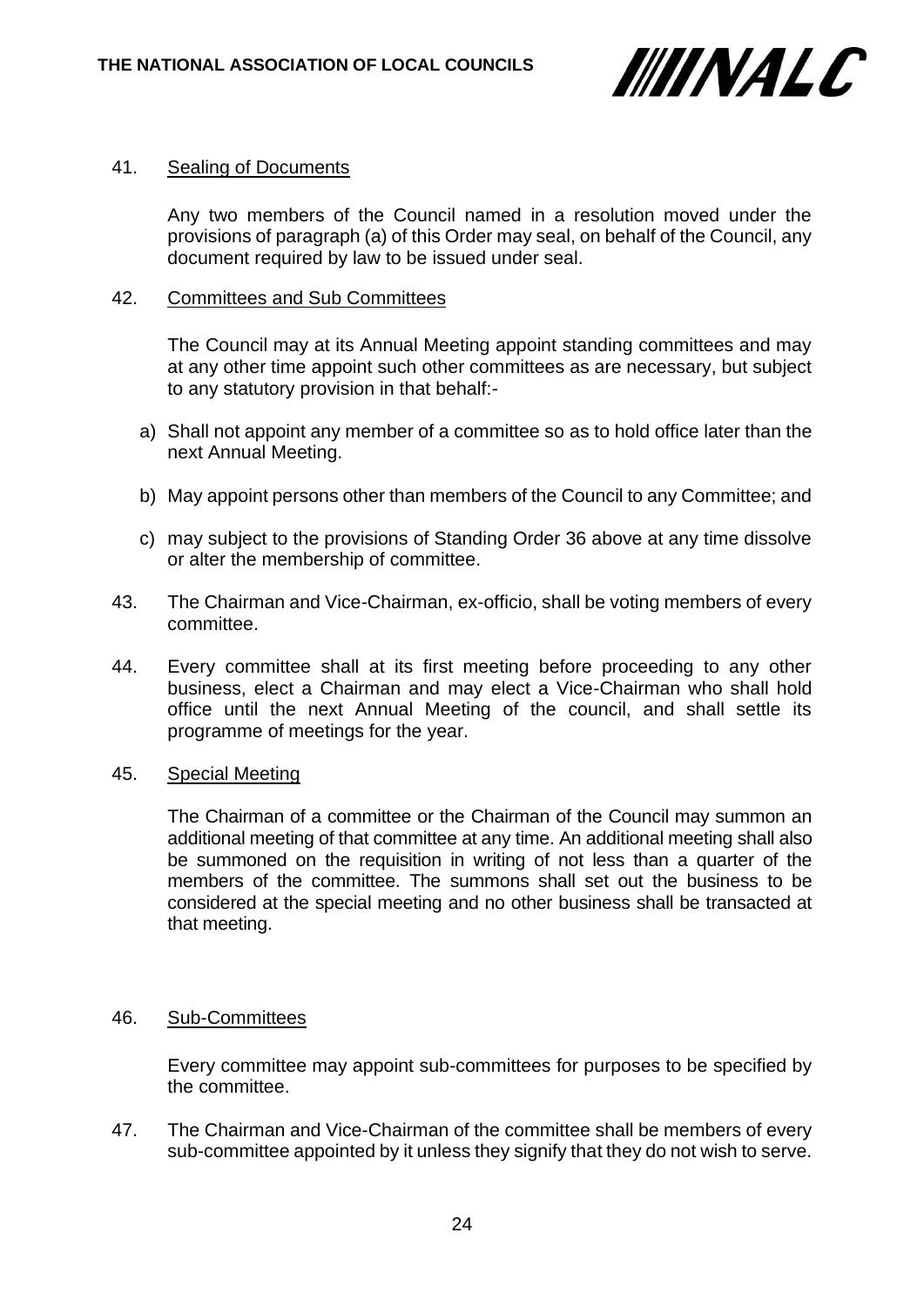

- 48. Except where ordered by the Council in the case of a committee, or by the Council or by the appropriate committee in the case of a sub-committee, the quorum of a committee or sub-committee shall be one-half of its members.
- 49. The Standing Orders on rules of debate (except those parts relating to standing and to speaking more than once) and the Standing Order on interests of members in contracts and other matters shall apply to committee and subcommittee meetings.

# 50. Advisory Committees

- 1) The Council may create advisory committees, whose name, and number of members and the bodies to be invited to nominate members shall be specified.
- 2) The Clerk shall inform the members of each advisory committee of the terms of reference of the committee.
- 3) An advisory committee may make recommendations and give notice thereof to the Council
- 4) An advisory committee may consist wholly of persons who are not members of the Council.

# Voting in Committees

51. Members of committees and sub-committees entitled to vote, shall vote by show of hands, or, if at least two members so request, by signed ballot.

#### 52. **Chairmen of committees and sub-committees shall in the case of an equality of votes have a second or casting vote.**

# 53. Presence of Non-Members of Committees at Committee Meetings

A member who has proposed a resolution, which has been referred to any committee of which he is not a member, may explain his resolution to the committee but shall not vote.

# 54. Accounts and Financial Statement

- 1) Except as provided in paragraph (2) of this Standing Order or by statute, all accounts for payment and claims upon the Council shall be laid before the Council.
- 2) Where it is necessary to make a payment before it has been authorised by the Council, such payment shall be certified as to its correctness and urgency by the appropriate officer. Such payment shall be authorised by the committee, if any, having charge of the business to which it relates, or by the proper officer for payment with the approval of the Chairman or Vice-Chairman of the Council.
- 3) All payments ratified under sub-paragraph (2) of this Standing Order shall be separately included in the next schedule of payments before the Council.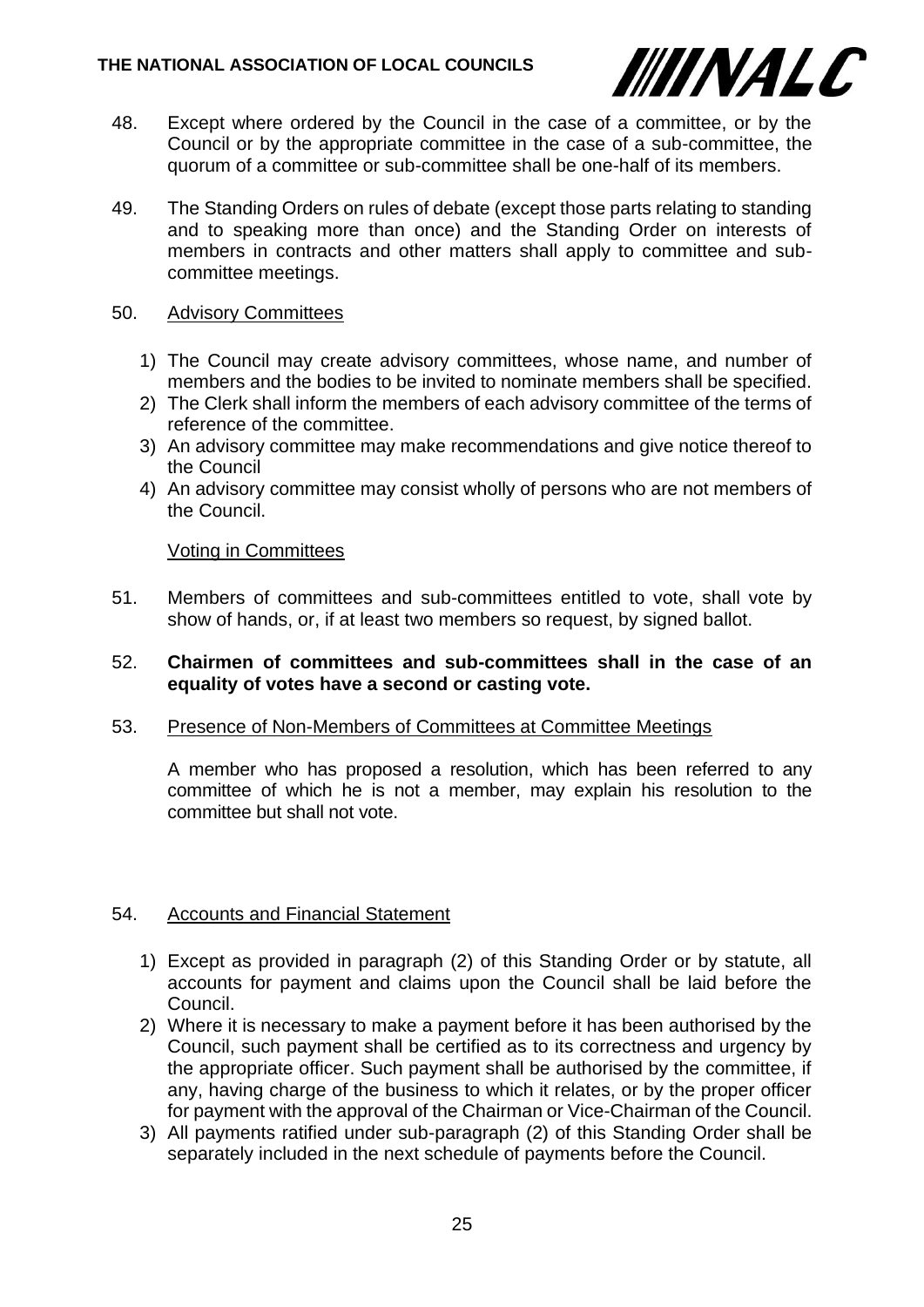#### **THE NATIONAL ASSOCIATION OF LOCAL COUNCILS**



55. The Responsible Financial Officer shall supply to each member as soon as practicable after 31 March in each year a statement of the receipts and payments of the Council for the completed financial year. A Financial Statement prepared on the appropriate accounting basis (receipts and payments, or income and expenditure) for a year to 31 March shall be presented to each member before the end of the following month of May. The Statement of Accounts of the Council (which is subject to external audit) shall be presented to Council for formal approval before the end of the following month of September.

# 56. Estimates / Precepts

- 1) The council shall approve written estimates for the coming financial year at its meeting before the end of the month of December.
- 2) Any committee desiring to incur expenditure shall give the Clerk a written estimate of the expenditure recommended for the coming year no later than 1<sup>st</sup> of November.

# **57. Interests (ENGLAND)**

**If a member has a personal interest as defined by the Code of Conduct adopted by the Council on 15th August 2012 item 4465 then he shall declare such interest as soon as it becomes apparent, disclosing the existence and nature of that interest as required.**

**58. If a member who has declared a personal interest then considers the interest to be prejudicial, he must withdraw from the room or chamber during consideration of the item to which the interest relates.**

# **59. Interests (WALES)**

#### **Not applicable**

- **60. The Clerk may be required to compile and hold a register of member's interests in accordance with agreement reached with the Monitoring Officer of the Responsible Authority and/or as required by statute.**
- 61. If a candidate for any appointment under the Council is to his knowledge related to any member of or the holder of any office under the Council, he and the person to whom he is related shall disclose the relationship in writing to the Clerk. A candidate who fails so to do shall be disqualified for such appointment, and, if appointed, may be dismissed without notice. The Clerk shall report to the Council or to the appropriate committee any such disclosure. Where a relationship to a member is disclosed, Standing Orders 57, 58 and 59 shall apply as appropriate.
- 62. The Clerk shall make known the purpose of Standing Order 61 to every candidate.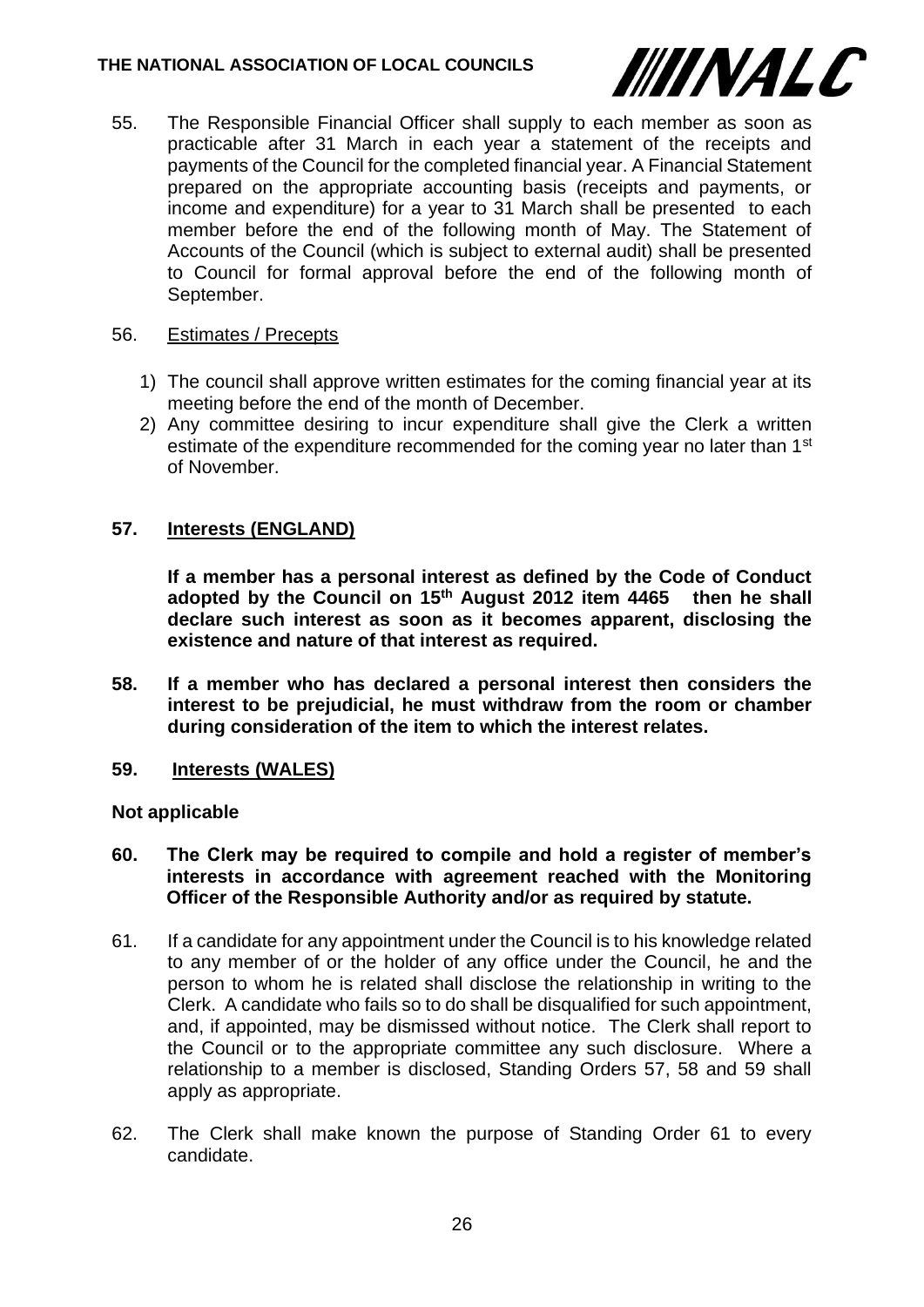

#### 63. Canvassing of and Recommendations By Members

- 1) Canvassing of members of the Council or of any committee, directly or indirectly, for any appointment under the Council shall disqualify the candidate for such appointment. The Clerk shall make known the purport of this subparagraph of this Standing Order to every candidate.
- 2) A member of the Council or of any committee shall not solicit for any person any appointment under the Council or recommend any person for such appointment or for promotion; but, nevertheless, any such member may give a written testimonial of a candidate's ability, experience or character for submission to the Council with an application for appointment.
- 64. Standing Order Nos. 61 & 63 shall apply to tenders as if the person making the tender were a candidate for an appointment.

#### 65. Inspection of Documents

A member may for the purpose of his duty as such (but not otherwise), inspect any document in possession of the Council or a committee, and if copies are available shall, on request, be supplied for the like purpose with a copy.

#### **66. All minutes kept by the Council and by any committee shall be open for the inspection of any member of the Council.**

67. Unauthorised Activities

No member of the Council or of any committee or sub-committee shall in the name of or on behalf of the Council:-

- a) Inspect any lands or premises which the Council has a right or duty to inspect; or
- b) Issue orders, instructions or directions. Unless authorised to do so by the Council or the relevant committee or subcommittee.

# 68. Admission of The Public and Press to Meetings

**The public and press shall be admitted to all meetings of the Council and its committees** and sub-committees, **which may, however, temporarily exclude** the public by means of the following resolutions: -

"That in view of the [special] [confidential] nature of the business about to be transacted, it is advisable in the public interest that the press and public be temporarily excluded and they are instructed to withdraw"

- 69. The Council shall state the special reason for exclusion.
- 70. At all meetings of the Council the Chairman may at his discretion and at a convenient time in the transaction of business, adjourn the meeting so as to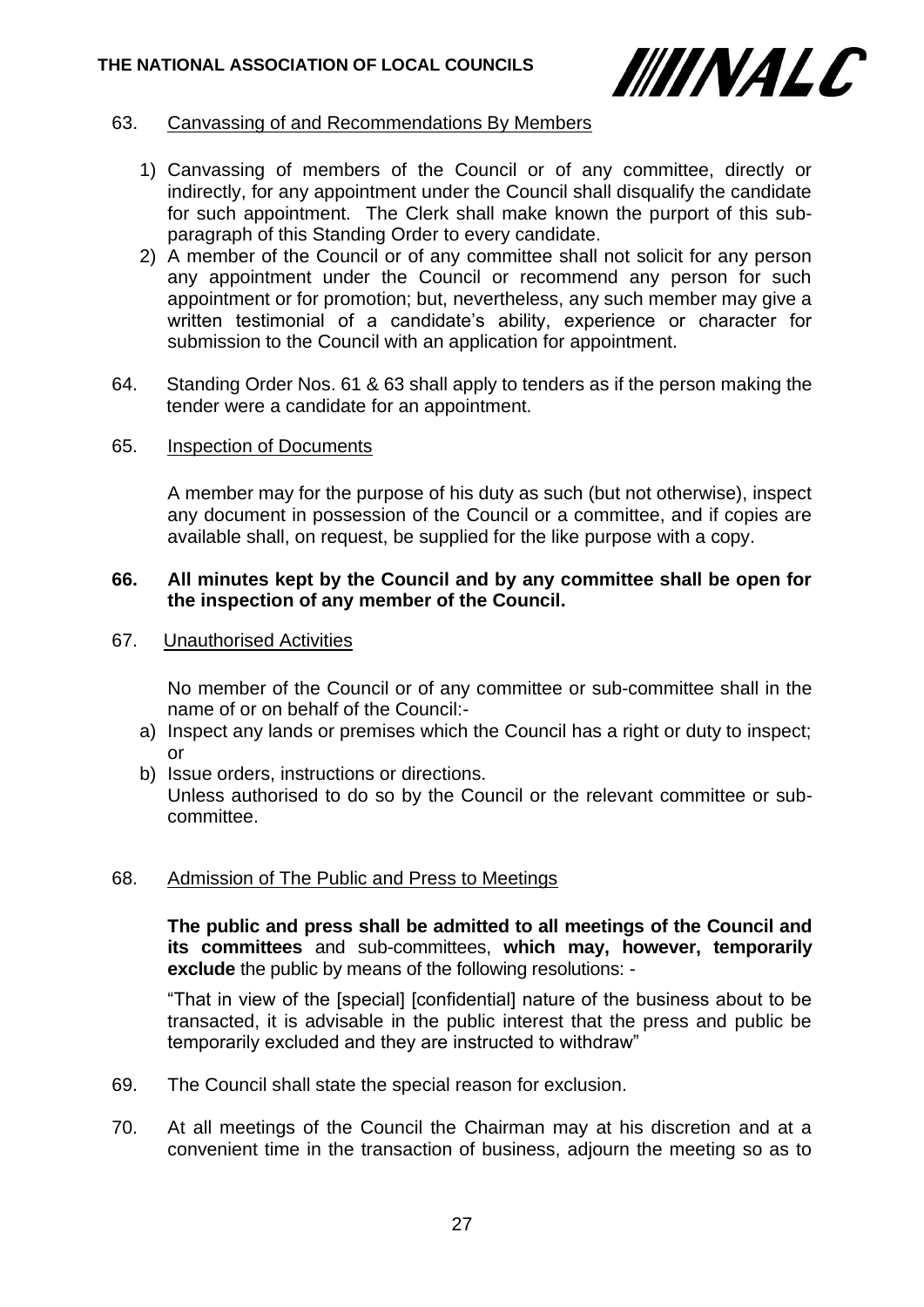

allow any members of the public to address the meeting in relation to the business to be transacted at that meeting.

*A record of the public participation session will not be kept. (Parish Council 12th December 2007. Item 3161)*

71. The Clerk shall afford to the press reasonable facilities for the taking of their report of any proceedings at which they are entitled to be present. *A person may not orally report or comment about a meeting as it takes place if he is present at the meeting of the Council or its Committees but otherwise may:*

*a) film, photograph or make an audio recording at the meeting*

*b) use any other means for enabling persons not present to see or hear proceedings at the meeting as it takes place or later*

*c) report or comment on the proceedings in writing during or after a meeting or orally report or comment after the meeting*

*(Parish Council 15th October 2014. Item 5125. Openness of Local Government Bodies Regulations 2014)*

- 72. If a member of the public interrupts the proceedings at any meeting, the Chairman may, after warning, order that he be removed from the meeting and may adjourn the meeting for such period as is necessary to restore order.
- 73. Confidential Business
	- 1) No member of the Council or of any committee or sub-committee shall disclose to any person not a member of the Council any business declared to be confidential by the Council, the committee or the sub-committee as the case may be.
	- 2) Any member in breach of the provisions of paragraph (1) of this Standing Order shall be removed from any committee or sub-committee of the Council by the Council.
- 74. Liaison with County and District Councillors

A summons and Agenda for each meeting shall be sent, together with an invitation to attend, to the County, Borough, Unitary or District Councillor for the appropriate division or ward.

- 75. Unless the Council otherwise orders, a copy of each letter ordered to be sent to the County or District Council shall be transmitted to the County Councillor for the division or to the District Councillor for the ward as the case may require.
- 76. Planning Applications
	- 1) The Clerk shall, as soon as it is received, enter in a book kept for the purpose the following particulars of every planning application notified to the Council: -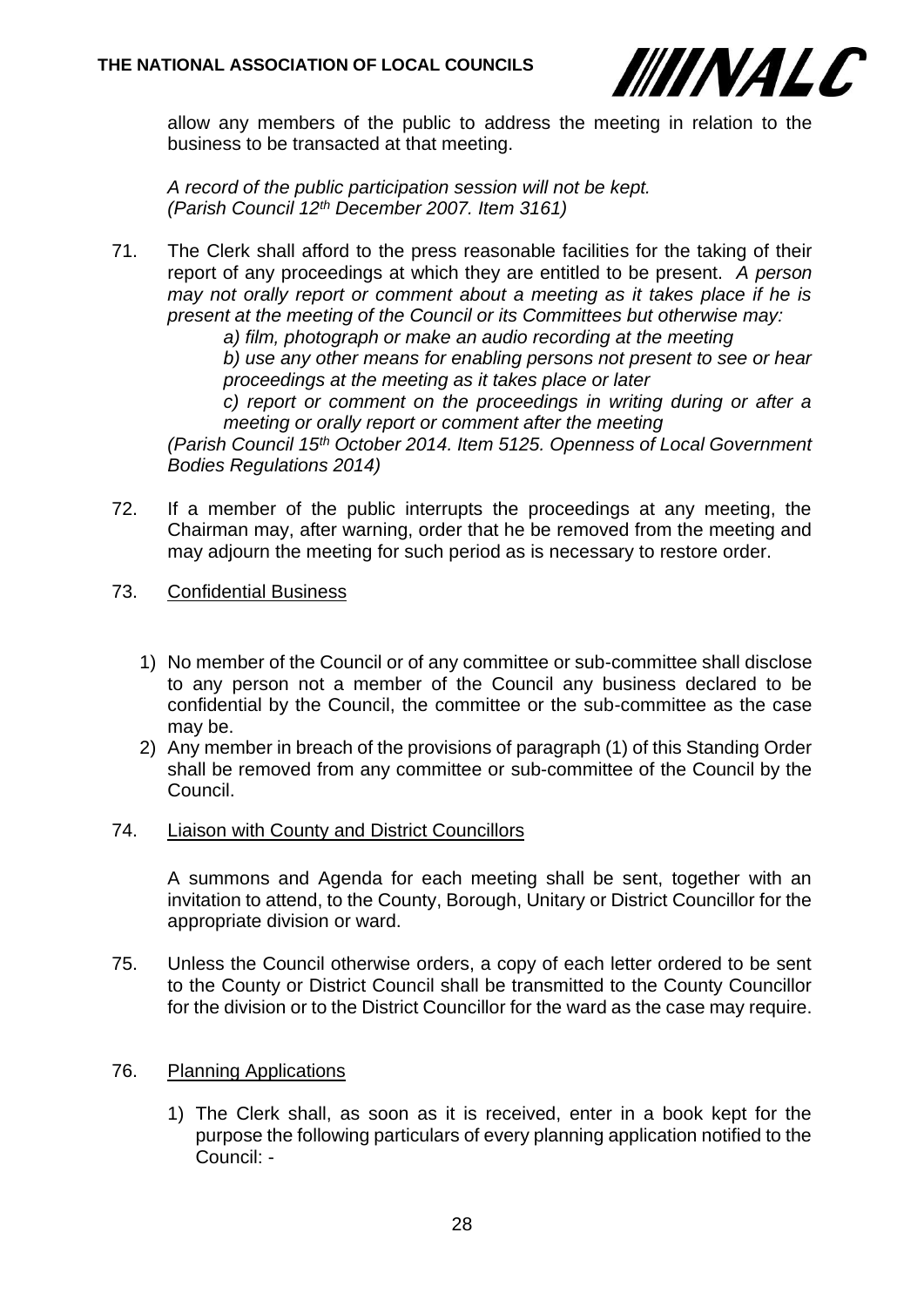

- a) the date on which it was received
- b) the name of the applicant
- c) the place to which it relates;
- 2) The Clerk shall refer every planning application received to the Chairman or in the Chairman's absence to the Vice-Chairman within 48 hours of receipt.

# 77. Financial Matters

The Council shall consider and approve Financial Regulations drawn up by the Responsible Financial Officer.

- 1) Such Regulations shall include detailed arrangements for the following:
- a) the accounting records and systems of internal control;
- b) the assessment and management of risks faced by the Council;
- c) the work of the Internal Auditor and the receipt of regular reports from the Internal Auditor which shall be required at least annually;
- d) the financial reporting requirements of members and local electors and
- e) procurement policies (subject to (2) below) including the setting of values for different procedures where the contract has an estimated value less than £50,000.
- 2) Any proposed contract for the supply of goods, materials, services and the execution of works with an estimated value in excess of [£50,000] shall be procured on the basis of a formal tender as summarised in (3) below.
- 3) Any formal tender process shall comprise the following steps:
- a) a public notice of intention to place a contract to be placed in a local newspaper;
- b) a specification of the goods, materials, services and the execution of works shall be drawn up;
- c) tenders are to be sent, in a sealed marked envelope, to the Clerk by a stated date and time;
- d) tenders submitted are to be opened, after the stated closing date and time, by the Clerk and at least one member of Council;
- e) tenders are then to be assessed and reported to the appropriate meeting of Council or Committee.
- 4) The Council, nor any Committee, is not bound to accept the lowest tender, estimate or quote. Any tender notice shall contain a reference to the Standing Orders 61, 63 & 64 regarding improper activity.
- 5) The Financial Regulations of the Council shall be subject to regular review, at least once every four years.